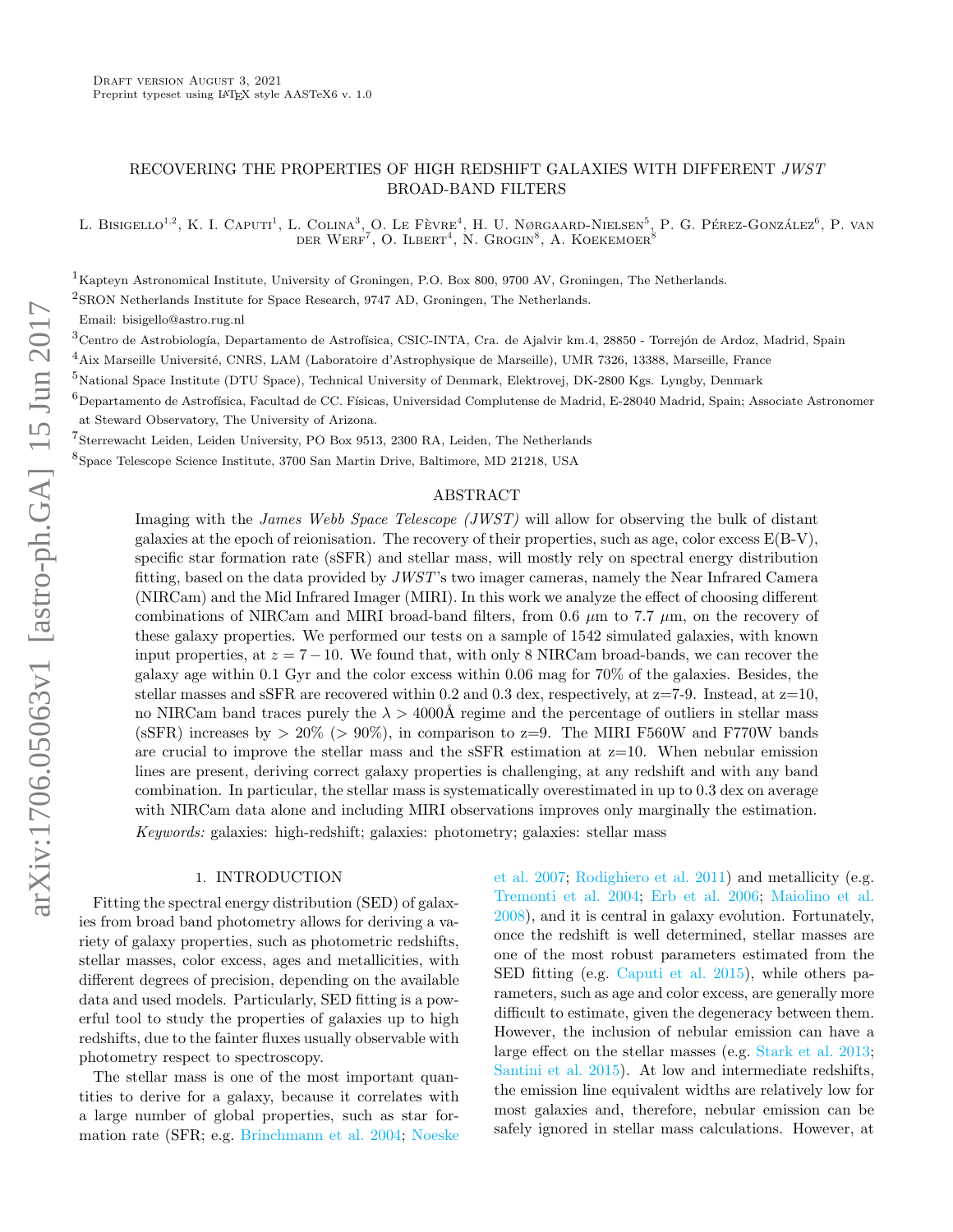higher redshifts, young galaxies are more common and, therefore, the effect of nebular emission is expected to be more important.

In addition, stellar masses are derived multiplying the galaxy luminosity with a mass-to-light ratio, thus, the mass estimation depends also on the wavelengths of the available observations. Observations at rest-frame  $\lambda > 4000$ Å, and ideally at  $\lambda > 1 \mu m$ , are necessary to derive stellar masses, because the mass-to-light ratio at these wavelengths are relatively insensitive to age and color excess. Therefore, in order to derive accurate stellar masses in a wide range of redshifts, it is necessary to observe in the near-IR at low and intermediate redshifts, and mid-IR at high redshifts.

The James Webb Space Telescope  $(JWST^1, \text{Gardner et})$  $(JWST^1, \text{Gardner et})$  $(JWST^1, \text{Gardner et})$ [al.](#page-18-9) [2009\)](#page-18-9) is a premier infrared space observatory for the next decade with a 6.5-meter primary mirror. It has four scientific instruments on board with imaging, spectroscopic and coronographic modes, covering a wide range of wavelengths from the visible to the mid-IR (0.6-28  $\mu$ m) with superb sensitivity and resolution. In particular, the two imaging cameras, namely the Near Infrared Camera (NIRCam; [Rieke et al.](#page-18-10) [2005\)](#page-18-10) and the Mid Infrared Instrument (MIRI; [Rieke et al.](#page-18-11) [2015;](#page-18-11) [Wright et al.](#page-18-12) [2015\)](#page-18-12), will be used to carry out deep blank-field imaging surveys to study how galaxies assemble and evolve since early cosmic times. For these surveys, SED-fitting analysis will be performed to derive galaxy properties, such as galaxy stellar mass, ages and color excesss, therefore, it is important to understand the effect of different filter combination choices on the ability to estimate these quantities.

NIRCam<sup>[2](#page-1-1)</sup> is equipped with 8 broad-band filters (i.e. F070W, F090W, F115W, F150W, F200W, F277W, F356W and F444W) together with a number of medium and narrow-band filters, covering the range from 0.6 to  $5 \mu$ m. The MIRI imager<sup>[3](#page-1-2)</sup> is complementary to NIRCam in wavelengths, covering between 5 and 28  $\mu$ m with nine broad-band filters, to observe both the redshifted stellar light at high-z and the hot dust radiation at low-z. Only the two shortest wavelengths MIRI filters are considered in this work (i.e. F560W and F770W), because they are the most sensitive ones and, therefore, the ones that will be mostly used for high-z galaxy studies.

Because of the complementary wavelength range covered by NIRCam and MIRI, they should ideally be both included in deep galaxy surveys, particularly for  $z \ge 7$ where NIRCam observes the rest-frame UV/optical of the SED while MIRI covers the rest-frame optical/near-IR. However, because of different detector technology used at near- and mid-IR wavelengths, MIRI is less sen-

<span id="page-1-0"></span><sup>1</sup> http://www.jwst.nasa.gov

sitive that NIRCam, making observations with this instrument more time-expensive. In this work, we address this issue, analyzing the galaxy property estimation with different NIRCam and MIRI filter combinations and for different spectral templates. We treated all situations on an equal basis without judging how common different spectral types are expected to be, in order to leave the reader decide the optimal approach for each science case.

In this work we aimed to evaluate the effect of different JWST broad-band filter combinations on deriving secure galaxy properties, i.e. stellar masses, color excess and age, for high-z galaxies. We applied our test on a sample of simulated galaxies at  $z = 7, 8, 9$  and 10 derived from [Bisigello et al.](#page-18-13) [\(2016\)](#page-18-13) (hereafter B16), where the photometric redshift recovery is analyzed in detail for the same combinations of JWST broad-band filters.

The structure of the paper is the following. In section [2](#page-1-3) we describe the analyzed sample, the obtention of the photometry in the pertinent NIRCam and MIRI bands and the galaxy properties derivation. We present our results at different redshifts in section [3:](#page-4-0) in particular, we analyze stellar masses, age, color excess and specific star formation rate (sSFR). In section [4](#page-16-0) we summarize our main findings and conclusions. Throughout this paper, we adopt a cosmology with  $H_0 = 70 \text{ km s}^{-1} \text{ Mpc}^{-1}$ ,  $\Omega_M = 0.27$ ,  $\Omega_{\Lambda} = 0.73$ . All magnitudes refer to the AB system [\(Oke & Gunn](#page-18-14) [1983\)](#page-18-14) and we considered a [Chabrier](#page-18-15) [\(2003\)](#page-18-15) initial mass function (IMF).

# <span id="page-1-3"></span>2. SAMPLE SELECTION AND TEST METHODOLOGY

## 2.1. Sample construction

Our analyses is based on a sample of 1542 simulated galaxies at  $z = 7 - 10$ , presented in B16. The sample is based on simulated galaxies derived using templates from Bruzual  $& Charlotte$  [\(2003,](#page-18-16) BC03 hereafter) with the manual addition of the main emission lines and templates obtained with the population synthesis code Yggdrasil [\(Zackrisson et al.](#page-18-17) [2011\)](#page-18-17). The main difference between the two types of templates is the incorporation of emission lines. The BC03 models do not include emission lines, so, when galaxies are young and star-forming, we added manually the main emission lines (H $\alpha$ , H $\beta$ , [OIII] at  $5007\text{\AA}$  and [OII] at  $3727\text{\AA}$ ), whose rest-frame equivalent widths have been assumed to change with redshift and metallicity (see B16 for more details). In the  $Y_g$ gdrasil templates, nebular emission lines are automatically incorporated together with the nebular continuum emission, when galaxies are young and the gas covering factor  $f_{cov} > 0$ . For this second family of templates, restframe equivalent widths change with metallicity rather than redshift. In Fig. [1,](#page-3-0) there is an example of an Yggdrasil SED template with  $f_{cov} = 1$  at the four con-

<span id="page-1-1"></span><sup>2</sup> http://www.stsci.edu/jwst/instruments/nircam

<span id="page-1-2"></span> $^3$ http://www.stsci.edu/jwst/instruments/miri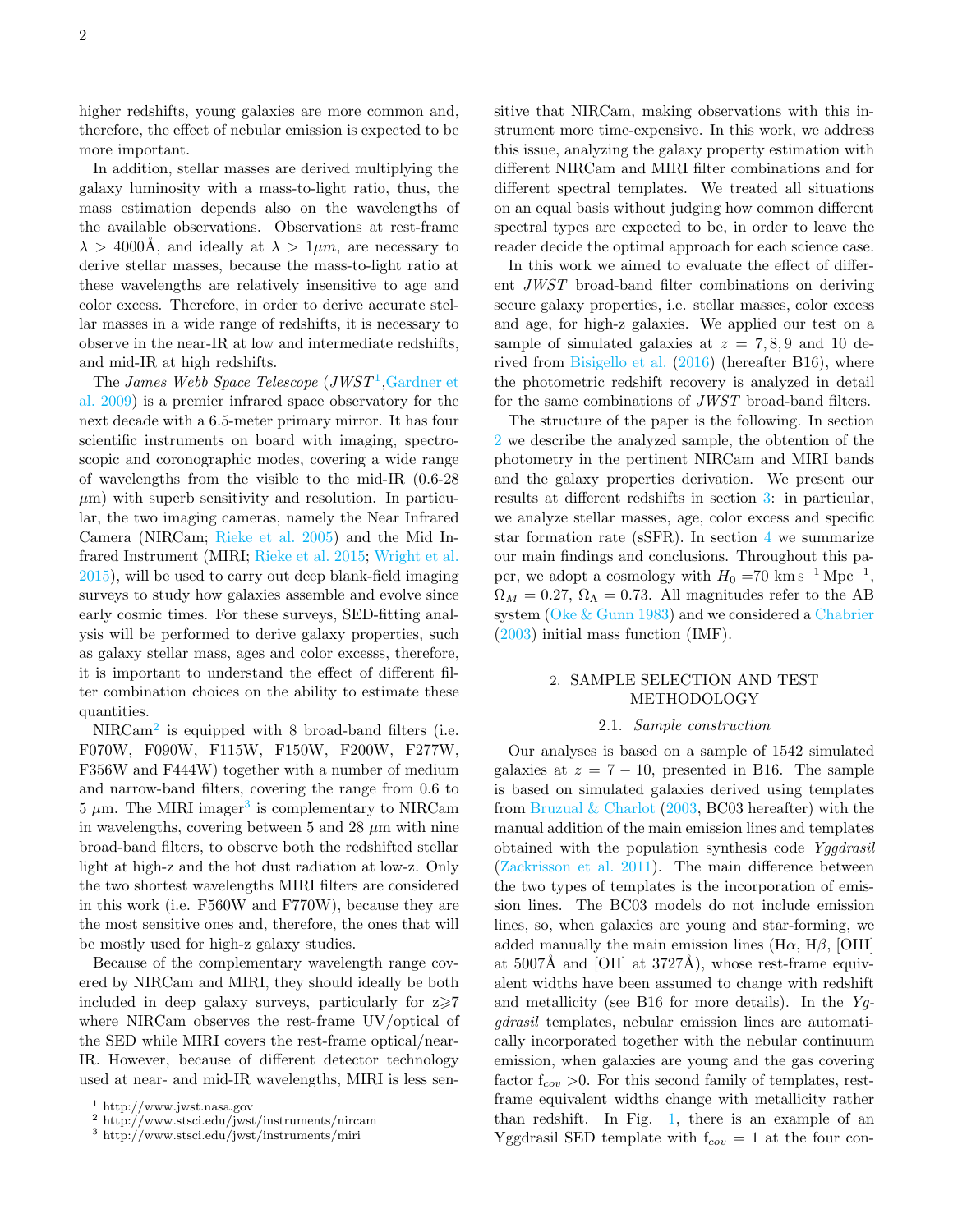sidered redshifts (7, 8, 9 and10), to show the amount of emission lines that contaminate the JWST broad-band filters analysed on this work at each redshift.

A second difference between the two types of template is the star formation history. In particular, the BC03 models have declining star formation histories, while  $Y_q$ gdrasil templates have step function star formation histories. It is necessary to remember this difference when analyzing the sSFR estimation for the two types of templates, as it is discussed in more details in the section [3.3.](#page-11-0) An additional BC03 SED model with increasing star formation history is analyzed in Appendix [A.](#page-18-18)

For both templates we considered a large range of parameters consistent with  $z = 7 - 10$  (Table [1\)](#page-4-1). We did not include galaxies with Population III stars among  $Y_q$ gdrasil templates, as in B16, because the stellar mass is not defined for them. All templates are normalized at 29 AB mag at 1.5  $\mu$ m, corresponding to the pivot wavelength of the NIRCam F150W broad-band filter.

The full sample consists of 1542 galaxies: there are 417 SED models at each redshift 7 and 8 (216 BC03 templates and 201 Yggdrasil templates) and 354 SED models at each redshift 9 and 10 (180 BC03 templates and 174 Yggdrasil templates). The distribution of the stellar mass for all templates in this sample (corresponding to the adopted normalization) is shown in Fig. [2.](#page-3-1) Differences in the two mass distributions are due to the different star formation histories used for the two types of templates and the presence of young galaxies without emission lines  $(f_{cov} = 0)$  among the Yggdrasil templates that are not present among BC03 templates. All results are valid also for lower masses, as long as the SED shapes and S/N values are the same. Note that our sample is not intended to emulate the distribution of galaxy SED in a real galaxy population, but rather span the different types of SED types of the galaxies that will be observed in high-z JWST NIRCam and MIRI blank field, on an equal basis.

### 2.2. Interpolation/extrapolation of JWST photometry

All galaxies in the sample have mock observations for the 8 NIRCam broad bands, MIRI F560W and F770W broad bands from B16, derived by convolving each SED template with the NIRCam and MIRI filter transmission curves [\(Meyer et al.](#page-18-19) [2004;](#page-18-19) [Bouchet et al.](#page-18-20) [2015;](#page-18-20) [Glasse et](#page-18-21) [al.](#page-18-21) [2015\)](#page-18-21). We normalized each template at 29 AB mag at 1.5  $\mu$ m, corresponding to the NIRCam F150W filter pivot wavelength, and we scaled the fiducial stellar mass of each template accordingly to this normalization. One of the major cause of errors in the stellar mass derivation is a wrong redshift estimation. In our analysis, we wanted to study independently each parameter, therefore we associated a signal-to-noise value of 10 with the flux at the F150W band, which corresponds to ∼8-9 hours per

pointing of exposure time with low background level<sup>[4](#page-2-0)</sup>. Considering these high signal-to-noise values, the photometric redshift is well determined for > 99% of the galaxies in our sample (see B16). We scaled the photometry of the other NIRCam bands considering the same integration time, but different sensitivities, according to each band. For the MIRI bands, all fluxes correspond to the SED templates normalised to 29 mag at 1.5  $\mu$ m. The S/N values on the MIRI bands have been scaled assuming that a  $S/N=10$ corresponds to 28 mag in these bands. We considered only a signal-to-noise of 10 to limit the effects of redshift uncertainties and bad photometry. Indeed, in B16 the number of outliers in redshift (galaxies with  $|z_{phot}-z_{fiducial}|/(1+z_{fiducial}) >0.15$  for this S/N value was less than 1% at all considered redshifts. Therefore, the variations in the galaxy property estimations obtained here are mainly due to degeneracies between galaxy templates and they are not expected to be solved just with a higher integration time. Differences in the S/N value are expected not to change significantly the results of this work, as long as  $S/N \gtrsim 10$ .

A 28 AB mag with a  $S/N = 10$  in MIRI corresponds to ∼196 hours per pointing of exposure time with F560W and a low-level backgrounds. However, as explained in more detail in section [3.1.3,](#page-6-0) considering a  $S/N=5$  for a 28 AB magnitude on the MIRI bands will not create a major difference on the stellar mass estimation and it will be possible with ∼47 hours per pointing of exposure time.

Each mock flux is randomized 100 times within the error bars and we considered as non-detection every flux below the  $2\sigma$  level. As a conservative approach, when running the SED-fitting code, we adopted a  $3\sigma$  upper limit, rather than  $2\sigma$ , in all cases of non-detections.

More details about the JWST photometry and redshift derivation are presented in B16.

### 2.3. Galaxy properties derivation

We used the expected *JWST* photometry for our simulated galaxy sample to test how accurately it is possible to derive different properties, i.e. stellar mass, age, color excess and sSFR. As in B16, we performed these tests with different combinations of  $JWST$  bands:

- 8 NIRCam broad bands
- 8 NIRCam broad bands and 2 MIRI bands (F560W and F770W)
- 8 NIRCam broad bands and MIRI F560W only
- <span id="page-2-0"></span>• 8 NIRCam broad bands and MIRI F770W only

<sup>4</sup> derived using the JWST time exposure calculator https://jwst.etc.stsci.edu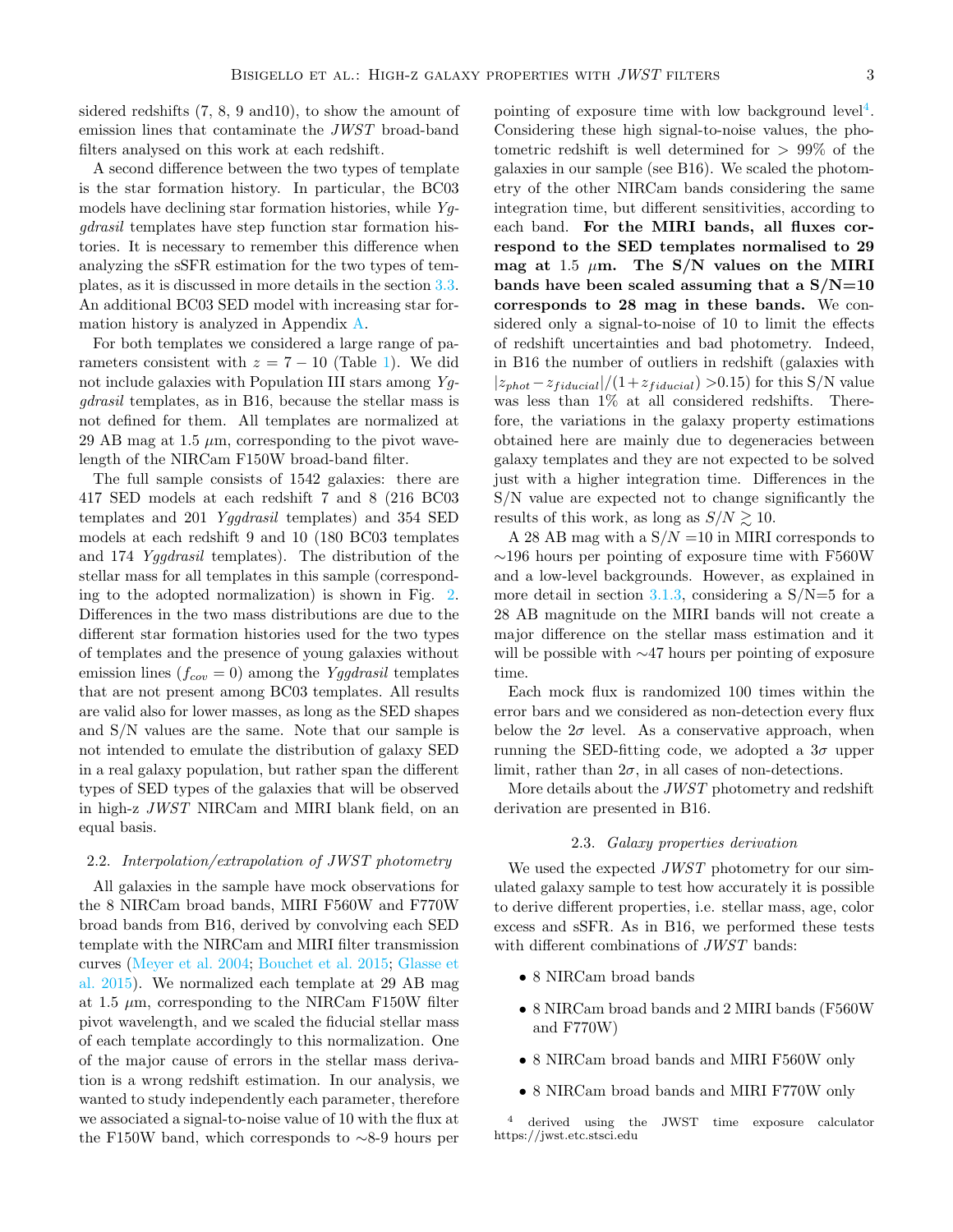

4



<span id="page-3-0"></span>Figure 1. Four examples of SED templates from the population synthesis code Yggdrasil with  $f_{cov} = 1$ . The colored areas specify the wavelength range of the 8 NIRCam broad-band filters and MIRI F560W and F770W. This Figure illustrate the amount of emission lines incorporate in these SED templates and in which JWST broad-band filters they are observed at each analysed redshift.



<span id="page-3-1"></span>Figure 2. Input stellar masses of galaxies simulated with BC03 templates (black line) and Yggdrasil models (grey area). All these stellar masses correspond to SED models normalized at 29 AB magnitude at observed 1.5  $\mu$ m. We considered a [Chabrier](#page-18-15) [\(2003\)](#page-18-15) IMF.

We considered these band combinations to understand in which situations NIRCam broad-band filters are sufficient to properly recover galaxy properties and in which cases, adding the two shortest-wavelength MIRI filters, can significantly improve the estimations. We considered

only these two MIRI broad-band filters, because they are the most sensitive ones and, therefore, they are those which will be mostly used in high-z galaxy surveys. As deep observations with MIRI are significantly more time consuming that with NIRCam, because of different detector technology in the near and mid-IR, observation strategies may opt to use only one of the two bands. Therefore, we considered this situation by analyzing also filter combinations with only one of the two MIRI filters.

For all filter combinations, we ran the public code Le-Phare [\(Arnouts et al.](#page-18-22) [1999;](#page-18-22) [Ilbert et al.](#page-18-23) [2006\)](#page-18-23) to derive stellar mass, age, color excess and sSFR allowing for a large variety of templates. A full list of parameter values used for the SED fitting is presented in table [2.](#page-5-0)

First, when running LePhare, we considered a library containing the same templates used to derive JWST photometry, i.e. BC03 templates with incorporated emission lines and the Yggdrasil templates, which a more refined grid of color excess values and  $z=0-11$ . However, in BC03 templates, we limited the used templates to only those corresponding to the pre-determined photometric redshift. For these templates, we added manually the main emission lines, whose rest-frame equivalent widths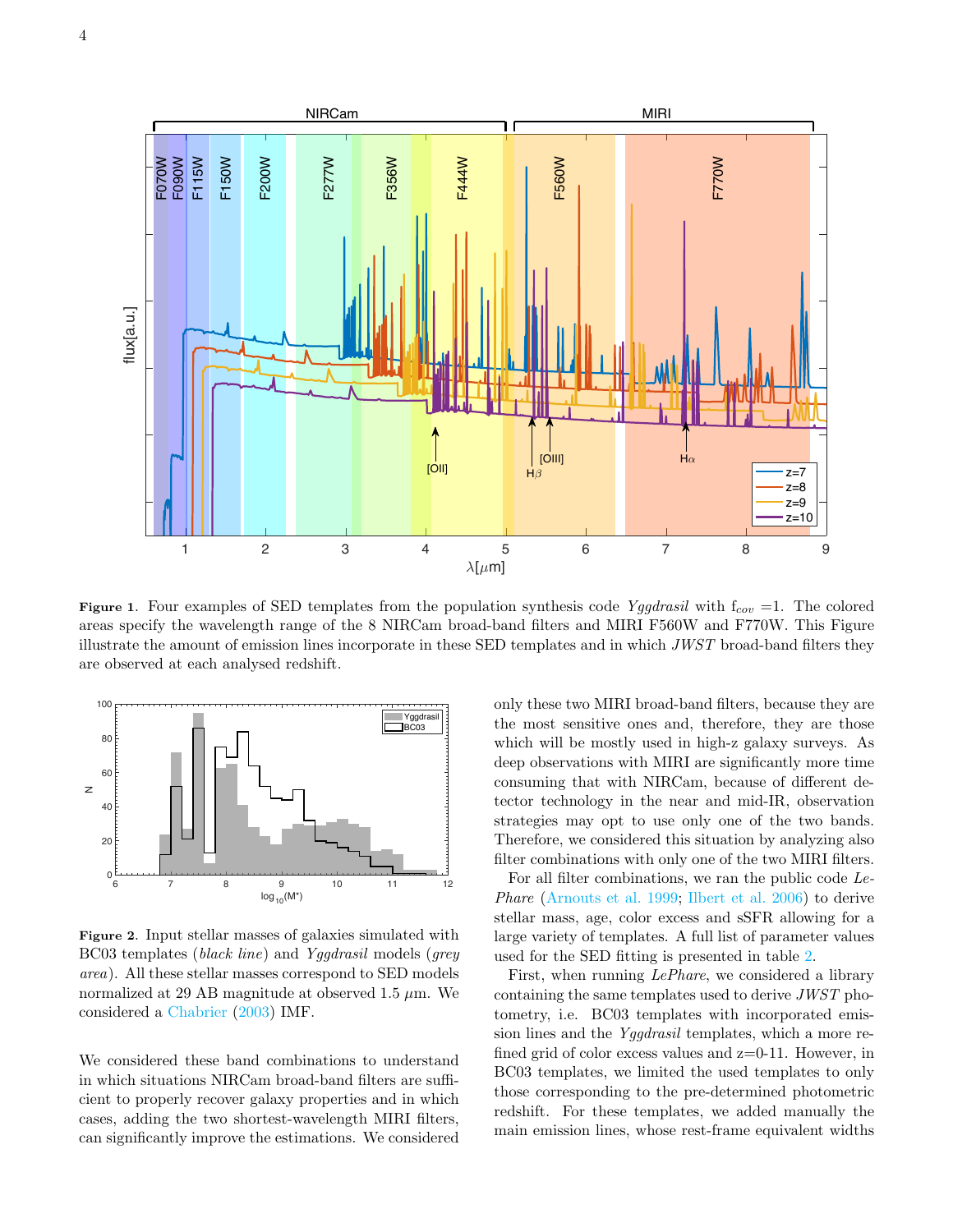<span id="page-4-1"></span>Table 1. Parameter values used to create BC03 and Yggdrasil SED models of the simulated galaxies at  $z=7-10$  that are analyzed in this work.

| Parameter     | Values (BC03)                                                                | Values $(Ygg)$                                                               |
|---------------|------------------------------------------------------------------------------|------------------------------------------------------------------------------|
| metallicity   | $Z_{\odot}$ , $0.4Z_{\odot}$ , $0.2Z_{\odot}$ , $0.02Z_{\odot}$ <sup>a</sup> | $Z_{\odot}$ , $0.4Z_{\odot}$ , $0.2Z_{\odot}$ , $0.02Z_{\odot}$ <sup>a</sup> |
| SFH type      | declining                                                                    | step function                                                                |
| SFH [Gyr]     | 0.01, 0.1, 1, 10                                                             | 0.01, 0.03, 0.1                                                              |
| $f_{\rm cov}$ |                                                                              | $0^{\rm b}.1$                                                                |
| $E(B-V)^c$    | 0,0.1,0.25                                                                   | 0,0.1,0.25                                                                   |
| age [Gyr]     | 0.01, 0.05, 0.2, 0.4, 0.6 <sup>d</sup>                                       | $0.01, 0.05, 0.2, 0.4, 0.6$ <sup>d</sup>                                     |
| $\tilde{z}$   | 7,8,9,10                                                                     | 7,8,9,10                                                                     |

<sup>a</sup> for this metallicity we considered only ages  $t < 0.2$  Gyr.

 $^b$  templates of old galaxies with no star formation ongoing do not change with the covering factor, so, for these galaxies, we considered only  $f_{cov} = 1$ .

c following Calzetti et al. reddening law [\(Calzetti et al.](#page-18-24) [2000\)](#page-18-24)

 $d_{\text{we} }$  considered this age only up to redshift  $z = 8$ .

change with redshift and metallicity (see B16 for more details). However, we note that the use of templates that change with redshifts introduce an unnecessary level of degeneracy in parameter space. Albeit the redshifts are correctly recovered in the vast majority of cases, assigning the "wrong" line equivalent widths could create more scatter in the derived stellar mass. In particular, this happens when it is not possible to determine the level of the continuum and, therefore, the equivalent width of the emission lines. This is the case when there is not a clean measurement of the near-IR continuum at  $\lambda > 4000$ Å, without contamination by emission lines, e.g. when using only 8 NIRCam broad bands at  $z=7$ . In this case, the level of the continuum can be determined observing at rest-frame  $\lambda > 4000$ Å (i.e. with the F770W band at z=7), but it is necessary to increase the number of used filters to cover all possibilities in a wide range of redshifts. However, since the redshift estimation is mostly not affected by this problem and it is already possible to derive a good photometric redshift using 8 NIRCam bands if the  $S/N \ge 10$ , we decided to first estimate the photometric redshift using all templates and then derive the stellar mass, together with age and color excess, limiting the templates to the ones corresponding to the derived redshift.

In the SED fitting, we included also templates of older galaxies and higher extinction values than those expected at z>7, in order to allow for degeneracies between redshift, dust and age to be manifested. In particular, we included templates from BC03 with solar metallicity, ages from 0.01 to 5 Gyr, exponentially declining star formation histories with different characteristic times  $\tau$  from 0.01 to 10 Gyr and we applied color excess following the Calzetti et al. reddening law [\(Calzetti et al.](#page-18-24) [2000\)](#page-18-24) with extinction values  $E(B-V)= 0-1$ , with a step of 0.05 mag.

Each galaxy in the sample has 100 sets of photometry, obtained randomizing fluxes within each own error bar. We derived the median of the photometric redshifts of the 100 runs of each galaxy and we recovered the parameter values of the median  $z_{phot}$  solutions, despite its equivalence with the fiducial redshift, albeit the redshifts themselves are correctly recovered in most cases. So, we proceeded in two steps: first, we derived the median stellar mass among the recovered solutions, then we retrieved the parameters values of the median stellar mass solution. To summarize, we considered the parameters set of the template corresponding to the median photometric redshift and median stellar mass, as the final output values of stellar mass, color excess, age and sSFR of each galaxy. While we considered as fiducial values the input values of each used SED model.

### 3. RESULTS

## 3.1. Stellar masses

<span id="page-4-0"></span>In this section we present our stellar mass results, derived using NIRCam broad bands alone and adding alternatively the F560W and F770W MIRI bands. All masses are derived from the normalization of each SED template, using all available bands. It is important to remember that, at  $S/N=10$ , the number of outliers in redshift  $(|z_{output}-z_{fiducial}|/(1+z_{fiducial}) >0.15)$  is less than 1% for both BC03 and Yggdrasil templates with all band combinations [\(Bisigello et al.](#page-18-13) [2016\)](#page-18-13). Because the considered redshifts are four fixed values ( $z = 7, 8, 9$  and 10), we showed the output mass estimation for each case separately and for each plot we quote the mean and the r.m.s values of the  $\Delta(log(M^*)) = log(M^*_{output}) - log(M^*_{fiducial})$ distribution, where fiducial values for the stellar mass are the input values of each template. Our results are shown in Fig. [3](#page-7-0)[-5](#page-10-0) for BC03 and Yggdrasil templates separately.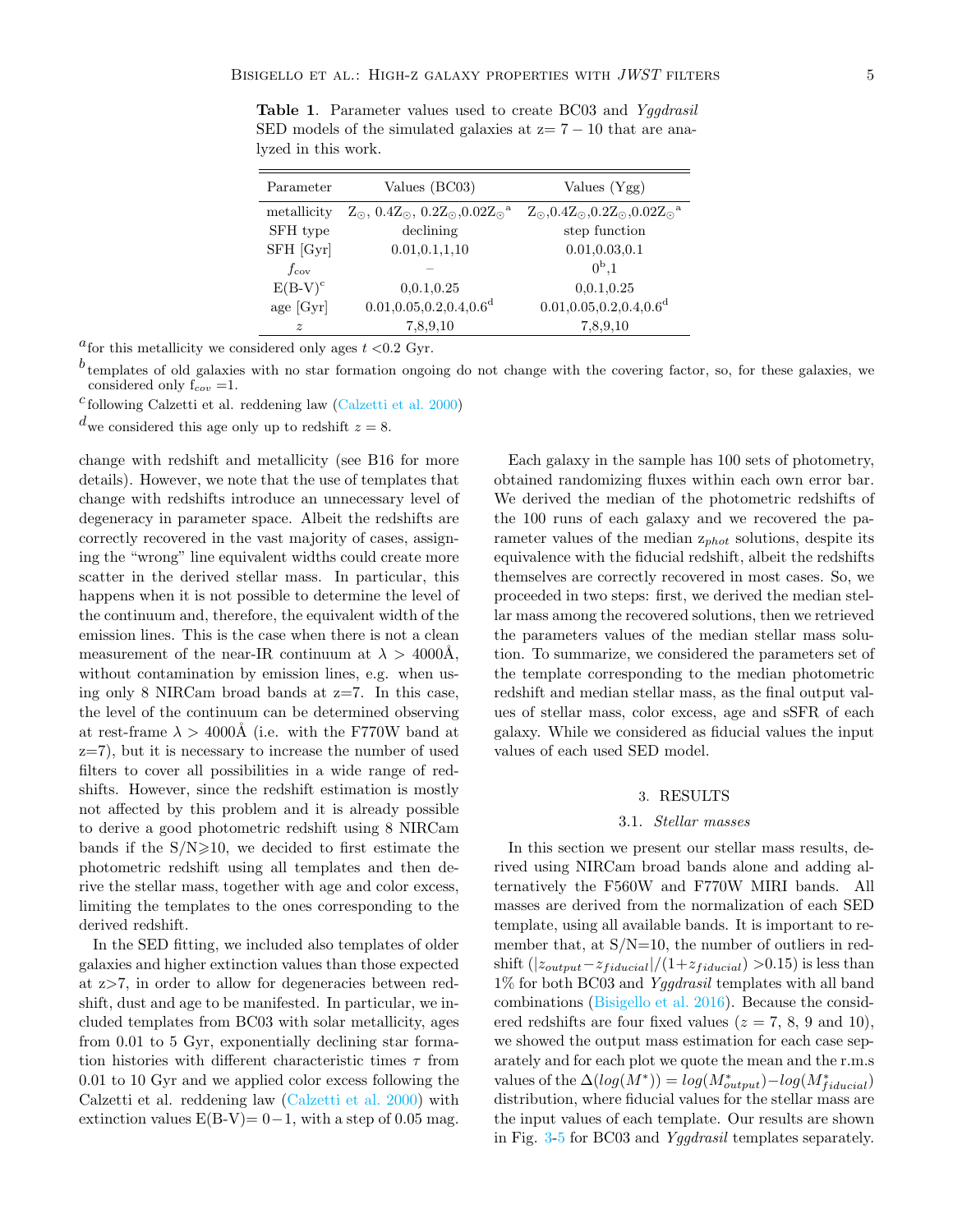<span id="page-5-0"></span>Table 2. Parameter values used for the SED fitting runs of the simulated galaxies at  $z= 7 - 10$  that are analyzed in this work. For both types of templates we used the original template, BC03 or Yggdrasil, with a denser grid of color excess values and a wider redshift range than the original templates used to derived the mock photometry (see table [1\)](#page-4-1). Moreover, in both cases, we considered also an additional BC03 templates with old ages.

| Parameter     | Values (BC03)                                                      | Values (Ygg)                                                       | Values (Additional BC03)                                        |
|---------------|--------------------------------------------------------------------|--------------------------------------------------------------------|-----------------------------------------------------------------|
| metallicity   | $Z_{\odot}$ , 0.4 $Z_{\odot}$ , 0.2 $Z_{\odot}$ , 0.02 $Z_{\odot}$ | $Z_{\odot}$ , 0.4 $Z_{\odot}$ , 0.2 $Z_{\odot}$ , 0.02 $Z_{\odot}$ | $Z_{\odot}$ , $0.4Z_{\odot}$ , $0.2Z_{\odot}$ , $0.02Z_{\odot}$ |
| SFH type      | declining                                                          | step function                                                      | declining                                                       |
| SFH [Gyr]     | 0.01, 0.1, 1, 10                                                   | 0.01, 0.03, 0.1                                                    | 0.01, 0.1, 1, 10                                                |
| $f_{\rm cov}$ |                                                                    | 0.1                                                                |                                                                 |
| $E(B-V)^a$    | $0, 0.05, 0.1, \ldots, 1$                                          | $0, 0.05, 0.1, \ldots, 1$                                          | $0, 0.05, 0.1, \ldots, 1$                                       |
| age $[Gyr]$   | 0.01, 0.05, 0.2, 0.4, 0.6                                          | 0.01, 0.05, 0.2, 0.4, 0.6                                          | 1,1.5,2.5,5                                                     |
| $z^{\rm b}$   | $0 - 11$                                                           | $0 - 11$                                                           | $0 - 11$                                                        |

a following the Calzetti et al. reddening law [\(Calzetti et al.](#page-18-24) [2000\)](#page-18-24)

 $b$  this is the redshift range in the SED fitting run

## 3.1.1. Galaxies simulated with BC03 templates

For the BC03 templates, the results for the stellar mass recovery are shown in Fig. [3.](#page-7-0) The outlier fractions for each JWST filter combination are listed in Table [3.](#page-6-1) Outliers are defined as galaxies with  $\Delta log(M) = log_{10}(M^*_{output}) - log_{10}(M^*_{fiducial}) > 3\sigma_{logM^*},$ with  $\sigma_{log M^*}$  =0.04 dex, which is the minimum  $\sigma_{log M^*}$ obtained with all considered filter combinations.

First, we analyzed the results considering only 8 NIR-Cam broad-band filters. The mass difference distribution is quite narrow up to  $z = 9$ , with  $\sigma_{log M^*} = 0.05{\text -}0.08$ dex, but it becomes broad at the highest redshift, with  $\sigma_{log M^*}$  =0.29 dex. The fraction of outliers is high at all redshifts, at  $z = 7 - 9$  it is between 5.6% and 25.6% and it is even higher  $(31.1\%)$  at  $z = 10$ . The wings of the distribution are almost totally composed of galaxies with emission lines, that also made almost all the outliers. We will analyze galaxies with emission lines further in Section [3.1.2.](#page-5-1)

Second, we analyzed the results derived by using both MIRI bands together with the 8 NIRCam broad-band filters. At  $z= 7-8$ , the incorporation of the MIRI bands is not improving the already small r.m.s. values obtained with NIRCam alone. The number of outliers when adding MIRI bands is slightly higher than when considering only NIRCam bands, however the stellar mass offset is less then 0.15 dex for the majority of cases, and never over 0.3 dex. Moreover, when the stellar mass estimation worsen adding the two MIRI bands, the estimation of other parameters, such as age or color excess, gener-ally improves (see Section [3.2.1\)](#page-8-0). At  $z = 9$ , instead, the r.m.s. value does not significantly change, but the mean does decrease as well as the number of outliers, which becomes ∼16%.

At  $z = 10$ , the importance of the MIRI bands becomes

more evident. Indeed, the r.m.s. value becomes similar to other redshifts, decreasing from 0.29 dex with 8 NIR-Cam bands to 0.08 dex when adding the two MIRI bands. Also the fractions of outliers decrease from 31.1% with 8 NIRCam bands to 13.3% with the two MIRI bands. This happens because few NIRCam bands cover a rest-frame wavelength redward of the 4000 Å break at increasing redshifts, i.e. at  $z = 10$  no NIRCam broad-bands purely cover  $\lambda > 4000$ Å.

When the MIRI bands are considered one at a time, the r.m.s. values are generally similar to the case with both MIRI bands at all redshifts as well as the fraction of outliers, with small differences in one or the other band depending on the redshift.

Overall, when considering BC03 templates and NIR-Cam observations alone, the stellar mass estimation is generally good for galaxies without emission lines and for galaxies with emission lines at  $z \leq 9$ , while it becomes more difficult at  $z = 10$ . Indeed, at  $z = 10$  no NIRCam band purely cover rest-frame  $\lambda > 4000$ Å and it is difficult to set the level of the continuum and , therefore, derive the stellar mass. Adding the two MIRI bands does not significantly improve the already good mass estimation at the lowest redshifts, while it improves it substantially at  $z = 10$  by adding more information at  $\lambda > 4000$ Å.

## 3.1.2. Galaxies simulated with Yggdrasil templates

<span id="page-5-1"></span>Figure [4](#page-9-0) shows the distribution of the difference between the recovered stellar masses and the fiducial ones for galaxies simulated with the Yggdrasil templates at each fixed redshift and for all JWST filter combinations. The fractions of outliers of the full sample of  $Y_g$ gdrasil simulated galaxies are listed in table [4.](#page-8-1) Outliers are defined as galaxies with  $\Delta log(M) = log(M^*_{output})$  $log(M^*_{fiducial}) > 3\sigma_{log M^*}$ , with  $\sigma_{log M^*}$  =0.15 dex, which is the minimum  $\sigma_{logM^*}$  obtained with all considered filter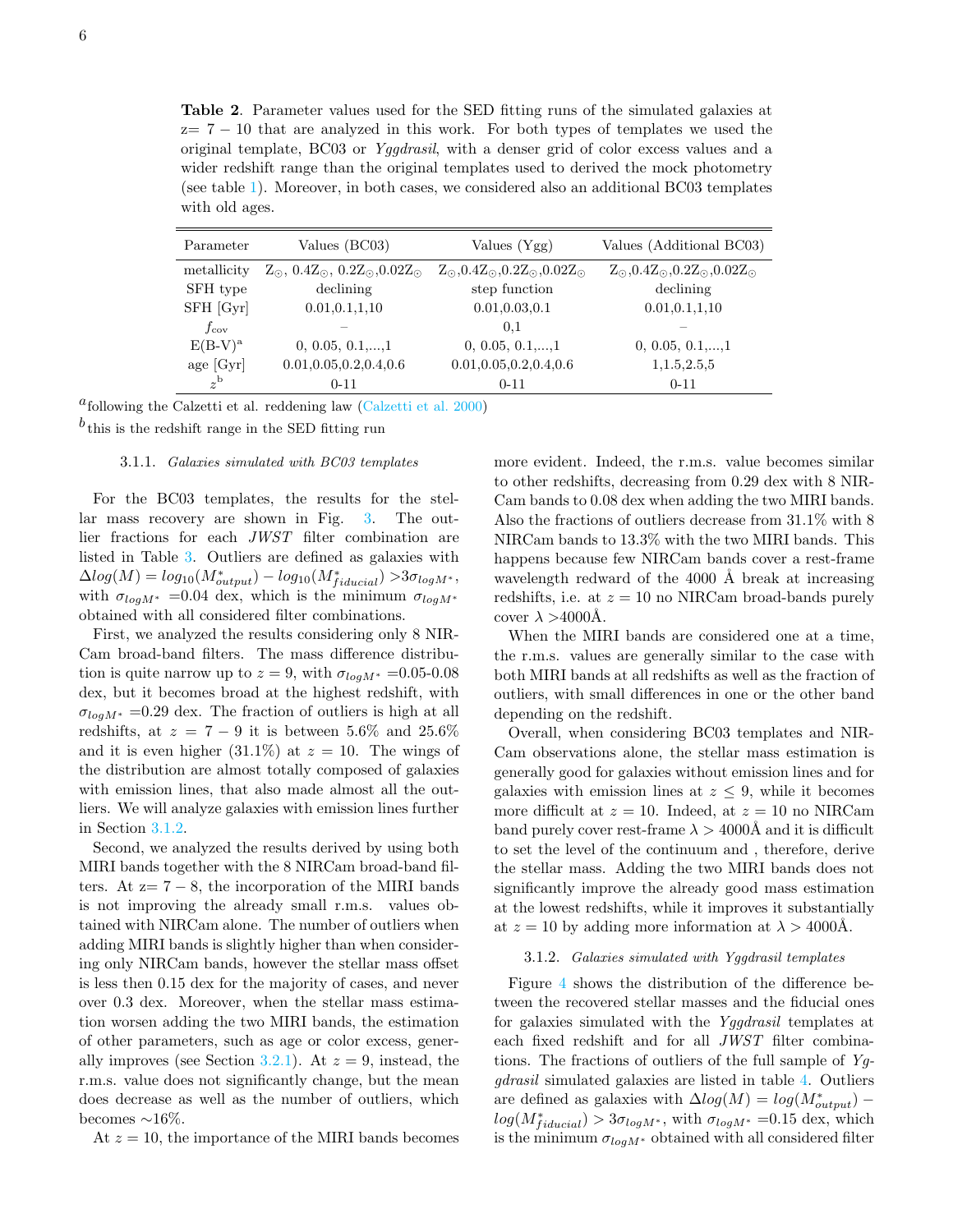<span id="page-6-1"></span>**Table 3.** Number (percentage) of outliers in stellar mass among the 792 (216 at each  $z = 7$  and 8 and 180 at each  $z = 9$  and 10) galaxies simulated with BC03 templates and manual addition of emission lines, for different combination of JWST filter combinations and different redshifts. Between square brackets there are the number of galaxies with emission lines among the outliers. Outliers are defined as those values beyond  $3\sigma_{logM^*}$  of the distribution  $\Delta log_{10}(M^*) = log_{10}(M^*_{output}) - log_{10}(M^*_{fiducial})$ , with  $\sigma_{logM^*} = 0.04$  dex.

| <b>Bands</b>                     | $N_{outlier,z=7}$  | $N_{outlier,z=8}$    | $N_{outlier,z=9}$  | $N_{outlier,z=10}$   |
|----------------------------------|--------------------|----------------------|--------------------|----------------------|
| 8 NIRCam broad bands             | 41 [41] $(19.0\%)$ | 12 [12] $(5.6\%)$    | 46 [46] $(25.6\%)$ | 56 [55] $(31.1\%)$   |
| 8 NIRCam bands+MIRI F560W, F770W | 50 [50] $(23.1\%)$ | 21 [21] $(9.7\%)$    | 28 [28] $(15.6\%)$ | 24 [24] $(13.3\%)$   |
| 8 NIRCam bands+MIRI F560W        | 50 [50] $(23.1\%)$ | $24$ [24] $(11.1\%)$ | 10 [10] $(5.6\%)$  | 34 [34] $(18.9\%)$   |
| 8 NIRCam bands+MIRI F770W        | 39 [39] $(18.1\%)$ | 11 [11] $(5.1\%)$    | 14 [14] $(7.8\%)$  | $25$ [25] $(13.9\%)$ |

combinations.

When considering only 8 NIRCam bands, the  $\Delta$ log(M) distributions appear peaky with long tails, particularly towards positive values. The r.m.s. values are similar at  $z = 7$  and 8, namely  $\sigma_{log M^*} = 0.19$  and 0.17 dex respectively, and they increase at higher redshifts up to 0.25 dex at  $z = 10$ . The fraction of outliers ranges between 4.5% at  $z = 8$  and 12.6% at  $z = 10$ .

When adding both MIRI bands, the mass estimation slightly improves at all redshifts, but at  $z = 9$ . In particular, the main improvement is in the number of outliers at z=10 which is reduced by more than a half. Adding the two MIRI bands at z=9 does not change significantly the mass estimation, except for galaxies with emission lines for which the estimation became worse. However, the estimation of other parameters, such as age and color excess, generally improves when the stellar mass does not (see [3.2.2\)](#page-8-2). Indeed, for this particular redshift and for galaxies with emission lines, the stellar mass estimation, as well as other parameters, is particularly difficult also when including the MIRI bands. This is because emission lines are present in all bands at  $\lambda > 4000$ Å and, therefore, it is not possible to set the level of the continuum.

When analyzing the two MIRI bands separately, we see that they have similar roles, but F560W decreases the r.m.s. and the fraction of outliers slightly more than F770W at  $z > 7$ .

Figure [5](#page-10-0) shows the distribution of the difference between the recovered and the fiducial stellar mass, but only for galaxies with emission lines, which are young galaxies with covering factor  $f_{cov} > 0$ . The number of outliers is defined as galaxies with  $log(M^*_{output})$  –  $log(M^*_{fiducial}) > 3\sigma_{log M^*}$ , with  $\sigma_{log M^*}$  =0.15 dex, similarly to the full Yggdrasil sample, and they are reported in table [4](#page-8-1) between square bracket.

When considering only 8 NIRCam bands, the stellar mass is generally overestimated, with mean values between 0.10 dex and 0.27 dex. The r.m.s. values are higher than the values of the general sample, ranging between 0.26 dex and 0.32 dex, with a minimum value at

 $z \leq 8$ . Among all outliers, galaxies with emission lines are the majority, but also a small fraction of galaxies without emission lines are present, differently to BC03 templates. Among the outliers with no emission lines, the majority (22 out of 31) are red and quenched galaxies and the remaining are blue SF galaxies with  $f_{cov} = 0$ that are not present among BC03 templates.

Adding the MIRI bands produces small improvements on the stellar mass recovery at z=7-8, while, as for the general sample, the two MIRI bands have the largest impact at  $z=10$ , with the r.m.s. that decreases of 0.09 dex while the mean changes from 0.25 dex to 0.07 dex. Similarly, when looking at the number of outliers, at  $z <$ 9 adding the two MIRI bands creates small differences  $({\sim} 20\%)$  while at  $z = 10$  the number of outliers is reduced to almost a half. At  $z = 9$  the number of outliers with emission lines increases.

When considering the two MIRI bands separately, F560W improves the mass estimation slightly more than the other band, with smaller r.m.s. values at all redshifts, but at  $z=9$ , and lower number of outliers at  $z > 7$ .

Overall, when considering Yggdrasil templates, the stellar mass estimation derived with 8 NIRCam bands is generally good at  $z= 7-9$  but it worsens with increasing redshift. Moreover, it is particularly difficult when galaxies have nebular emission lines. MIRI bands slightly improve the mass estimation of the general sample and it particularly improves it at  $z = 10$ , because MIRI bands cover the rest-frame  $\lambda > 4000$ Å which, otherwise, is purely covered by no NIRCam bands at this redshift. Moreover, adding MIRI bands improve the stellar mass recovery of galaxies with emission lines at all redshifts, except at  $z = 9$ .

#### <span id="page-6-0"></span>3.1.3. Stellar mass recovery with  $S/N=5$  with MIRI

As explained before, the integration time for reaching a S/N=10 at 28 AB mag with MIRI are significantly longer that for NIRCam. However, when considering a  $S/N = 5$ , instead of a  $S/N = 10$ , at 28 AB mag for the MIRI bands and leaving a S/N=10 with all NIRCam bands, the differences in the derived stellar masses are  $<$  5% for 94% of the sample of Yggdrasil templates. This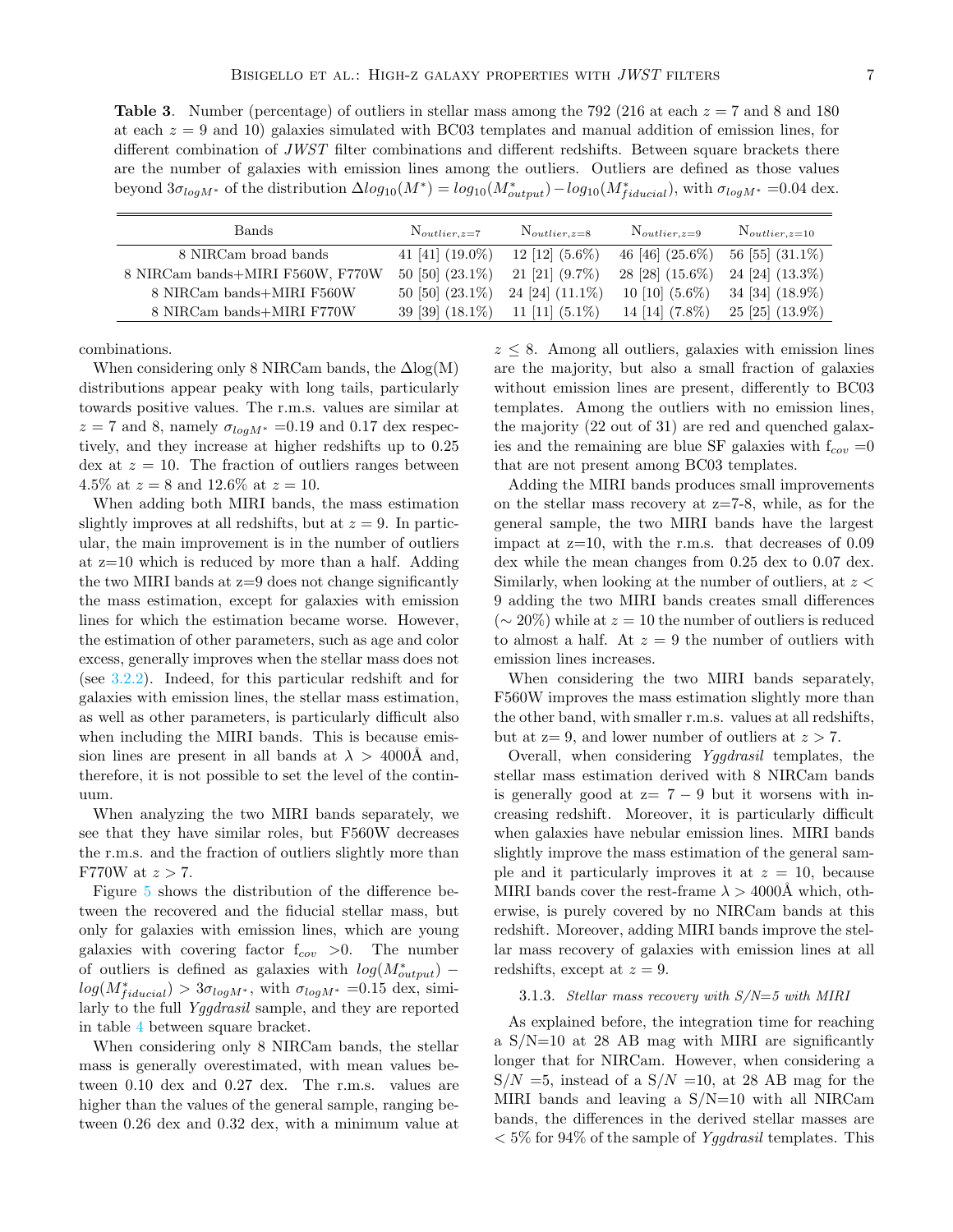

<span id="page-7-0"></span>Figure 3. Differences between the derived and the fiducial stellar mass for the BC03 simulated galaxies at different fixed redshifts, i.e.  $\Delta log_{10}(M^*) = log_{10}(M^*_{output}) - log_{10}(M^*_{fiducial})$ . From top to bottom: redshifts  $z = 7,8,9$  and 10. Stellar masses in each column are obtained with different combinations of JWST bands. From left to right: 8 NIRCam broad bands; 8 NIRCam broad bands, MIRI F560W and MIRI F770W; 8 NIRCam broad bands and MIRI F560W only; 8 NIRCam broad bands and MIRI F770W only. The vertical lines indicate the mean and the 1  $\sigma_{log M*}$ values, which are quoted at the top-left of each panel. The colored histograms represent galaxies with emission lines, while the white ones represent galaxies without emission lines.

percentage varies a little with redshift from ∼96% at z=7 to ∼92% at z=10. For BC03 templates the differences in the derived stellar masses are  $\langle 5\%$  for 79% of the sample at z=7, 87% at z=8, 56% at z=9 and 85% at  $z=10$ .

Reaching mag=28 with a  $S/N=5$  with MIRI is indeed possible, i.e.  $\sim$ 38 ( $\sim$ 63) hours of exposure time with F560W band and a low-level (medium-level) background, and the stellar mass derived is similar to the one obtained considering a  $S/N = 10$  with MIRI for the majority of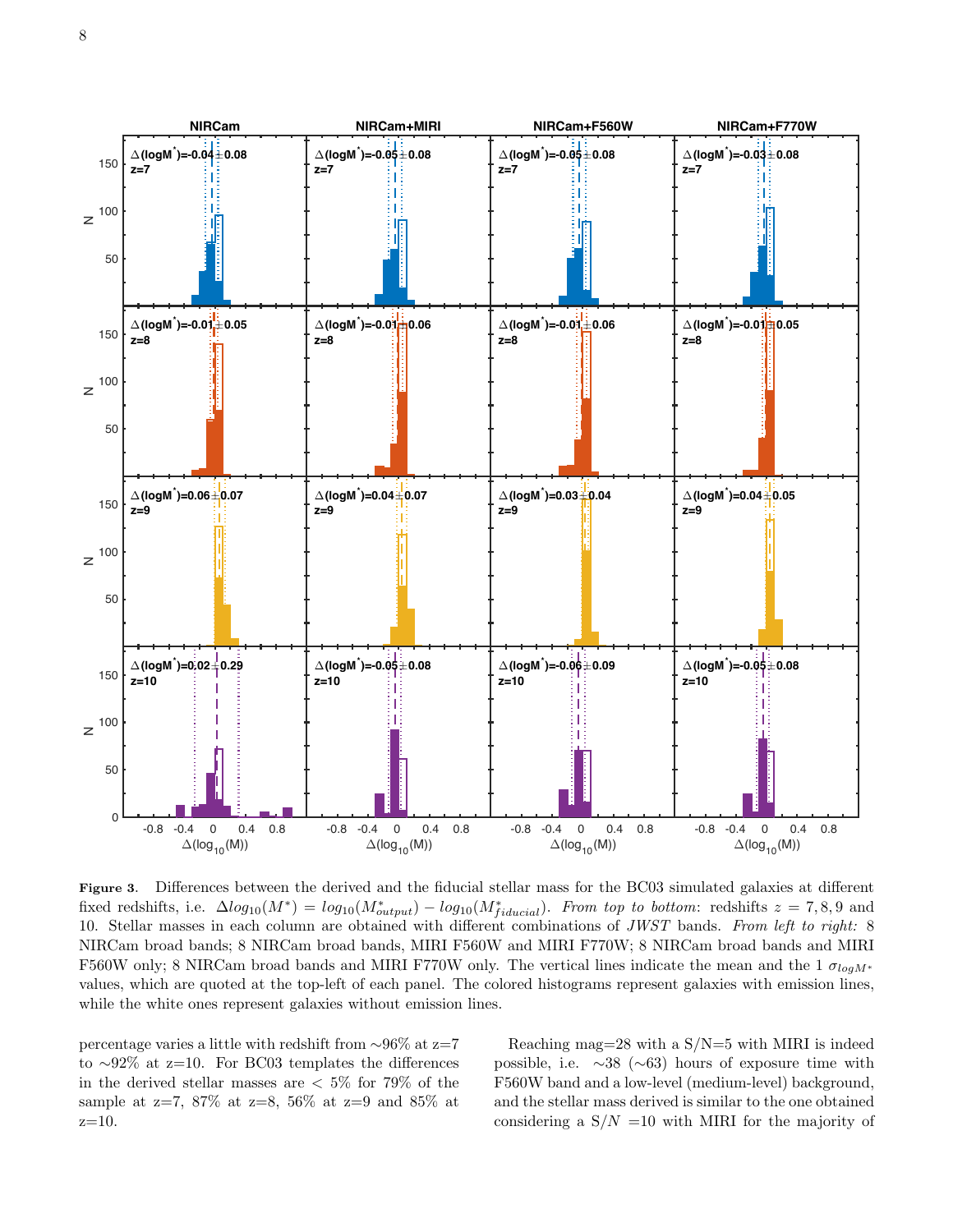<span id="page-8-1"></span>**Table 4.** Number (percentage) of outliers in stellar mass among the 750 (201 at each  $z = 7$  and 8 and 174 at each  $z = 9$  and 10) galaxies simulated with Yggdrasil templates, 192 of which are with emission lines, for different combination of JWST filter combinations and different redshifts. Between square brackets there are the number of galaxies with emission lines among the outliers. Outliers are defined as those values beyond  $3\sigma_{logM^*}$  of the distribution  $\Delta log_{10}(M^*) = log_{10}(M^*_{output}) - log_{10}(M^*_{fiducial})$ , with  $\sigma_{log_{10}M^*} = 0.15$ dex.

| <b>Bands</b>                     | $N_{outlier,z=7}$    | $N_{outlier,z=8}$       | $N_{outlier,z=9}$    | $N_{outlier,z=10}$   |
|----------------------------------|----------------------|-------------------------|----------------------|----------------------|
| 8 NIRCam broad bands             | 16 [15] $(8.0\%)$    | $9 [7] (4.5\%)$         | 16 [15] $(9.2\%)$    | $22$ [16] $(12.6\%)$ |
| 8 NIRCam bands+MIRI F560W, F770W | 16 [14] $(8.0\%)$    | 6 [5] $(3.0\%)$         | $21$ [20] $(12.1\%)$ | $9 [7] (5.2\%)$      |
| 8 NIRCam bands+MIRI F560W        | $22$ [22] $(10.9\%)$ | $9[6](4.5\%)$           | 13 [13] $(7.5\%)$    | 14 [10] $(8.0\%)$    |
| 8 NIRCam bands+MIRI F770W        | $15$ [14] $(7.5\%)$  | $15 \; [13] \; (7.5\%)$ | $22$ [22] $(12.6\%)$ | $20$ [15] $(11.5\%)$ |

cases.

#### 3.2. Age and color excess

In this section we present our results of age and color excess recovery for galaxies derived both with BC03 templates and with Yggdrasil models. Because of the agedust degeneracy, we decided to analyze the two properties together. Figures  $6 - 8$  $6 - 8$  $6 - 8$  show the difference between the derived and fiducial ages compared to the difference between the derived and fiducial color excess values at each fixed redshift, for BC03 and Yggdrasil templates. For each plot we quote the mean and r.m.s. values of both the age difference  $(t_{output} - t_{fiducial})$  and the color excess difference  $(E(B-V)_{output}-E(B-V)_{fiducial})$  distributions. As for the stellar masses, we presented our results derived using observations with only 8 NIRCam broad-band filters, adding both MIRI bands and only one of the two separately.

#### 3.2.1. Galaxies simulated with BC03 templates

<span id="page-8-0"></span>In Figure [6](#page-11-1) we show the comparison between fiducial and output values, both for age and color excess, for BC03 templates. Outliers are defined as galaxies with  $|t_{output} - t_{fiducial}| > 3\sigma_t$  ( $|E(B - V)_{output}$  –  $E(B - V)_{fiducial}$  >  $3\sigma_{E(B-V)}$ , with  $\sigma_t$  =0.01 Gyr  $(\sigma_{E(B-V)} = 0.02$  mag) which is the minimum r.m.s. value for the age (color excess) obtained with all considered filter combinations.

When considering only 8 NIRCam bands, the color excess is estimated within  $|\Delta E(B - V)| < 0.2$  mag for all objects at all redshifts, the mean of the distribution is  $< 0.02$  mag and the r.m.s. values are 0.02-0.06 mag, with the highest value at  $z = 7$ . The number of outliers is high at  $z=7$  and it decreases with redshifts, from  $25.5\%$ to 0.0%. On the other hand, the age difference distribution has r.m.s. values between  $0.05$  (at  $z=9$ ) and  $0.10$  $(at z=7)$  and the mean values are between  $-0.03$  Gyr and 0.02 Gyr. However, long tails are present up to  $|\Delta t|$  =0.4 Gyr and the number of outliers ranges from a minimum of 15.0% at  $z=9$  and a maximum of 36.1% at  $z=7$ . In general, the age and the color excess r.m.s. values decrease with the redshift also because the age-dust degeneracy is reduced due to the decreasing age of the Universe.

When adding both MIRI bands, the r.m.s. of the color excess difference does not change significantly, but the numbers of outliers decrease at  $z \leq 8$ . On the other hand, the age r.m.s. slightly decreases at all redshifts, but, the number of outliers decreases only at  $z = 7$  and 10. Moreover, at  $z > 7$  the age is never overestimated while the color excess is never underestimated.

The two MIRI bands play similar roles when considered separately and none of them improves the age or the color excess estimation particularly more than the other one at all redshifts.

Similarly to the mass estimation, most of the outliers, both in age and color excess, are galaxies with emission lines.

To conclude, with only NIRCam bands, both the color excess and age estimation distribution present long tails and extreme outliers. The two MIRI bands improve the age estimations, reducing mainly the r.m.s., while they mainly reduce the number of outliers in the color excess estimation.

#### <span id="page-8-2"></span>3.2.2. Galaxies simulated with Yggdrasil templates

In Figure [7](#page-12-0) we show the comparison between fiducial and output values, both for age and color excess, for Yggdrasil templates, for each redshift and different band combinations. Outliers are defined as galaxies with  $|t_{output} - t_{fiducial}| < 3\sigma_t$  ( $|E(B - V)_{output}$  –  $E(B - V)_{fiducial}$  <  $3\sigma_{E(B-V)}$ , with  $\sigma_t$  =0.01 Gyr  $(\sigma_{E(B-V)} = 0.01$  mag) which is the minimum r.m.s. value obtained for the age (color excess) with all considered filter combinations.

When considering only 8 NIRCam bands, the color excess estimation is similar at all redshifts, with  $\sigma_{E(B-V)}$  =0.04 mag. The number of outliers is also similar at all redshifts ( $\sim 20 - 30\%$ ), with a minimum value at  $z = 8$ . The age difference distribution has  $\sigma_t = 0.02 - 0.08$  Gyr, with a maximum value at z= 8, while the number of outliers is between the 12.9% and the 25.3%, increasing with redshift.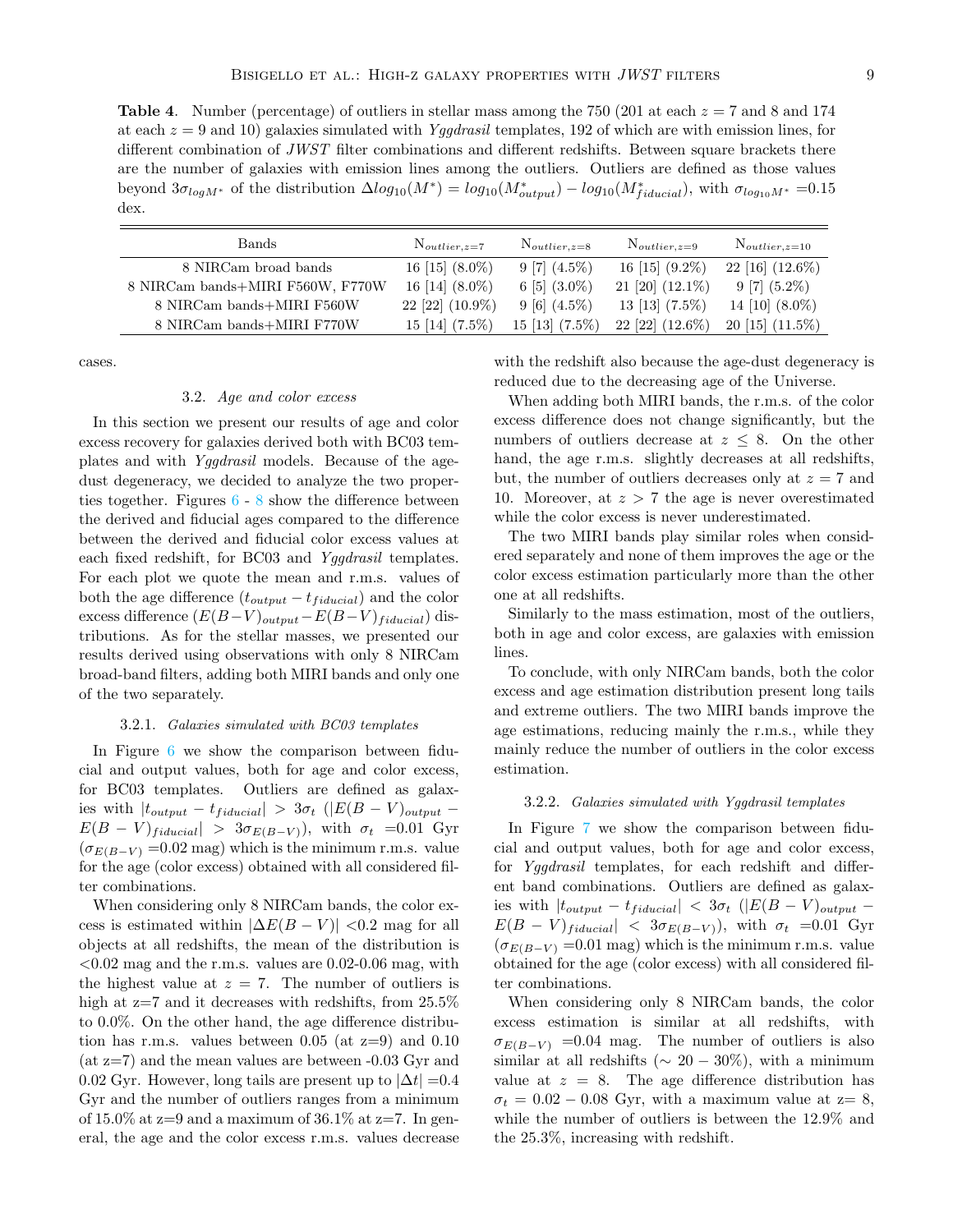

<span id="page-9-0"></span>Figure 4. Differences between the derived and the fiducial stellar mass for the Yggdrasil simulated galaxies at different fixed redshifts, i.e.  $\Delta log_{10}(M^*) = log_{10}(M^*_{output}) - log_{10}(M^*_{fiducial})$ . From top to bottom: redshifts  $z = 7,8,9$  and 10. Stellar masses in each column are obtained with different combinations of JWST bands. From left to right: 8 NIRCam broad bands; 8 NIRCam broad bands, MIRI F560W and MIRI F770W; 8 NIRCam broad bands and MIRI F560W only; 8 NIRCam broad bands and MIRI F770W only. The vertical lines indicate the mean and the 1  $\sigma_{log M*}$ values, which are quoted at the top-left of each panel. The colored histograms represent galaxies with emission lines, while the white ones represent galaxies without emission lines.

When including the two MIRI bands, both the age and the color excess estimation are generally improved. In particular, for the color excess, the r.m.s. value greatly decreases at  $z = 7$  and it does not change significantly at the other redshifts, while the number of outliers decreases at all redshifts and in particular at  $z = 7$  and 10, where it is reduced to less than half. At  $z = 9$ , the r.m.s. slightly increases, because of a single galaxy for which the color excess is highly overestimated (0.04 mag), otherwise, without this outlier, it would remain unchanged respect to the value derive with only NIRCam broadbands. When considering the age estimation, the r.m.s.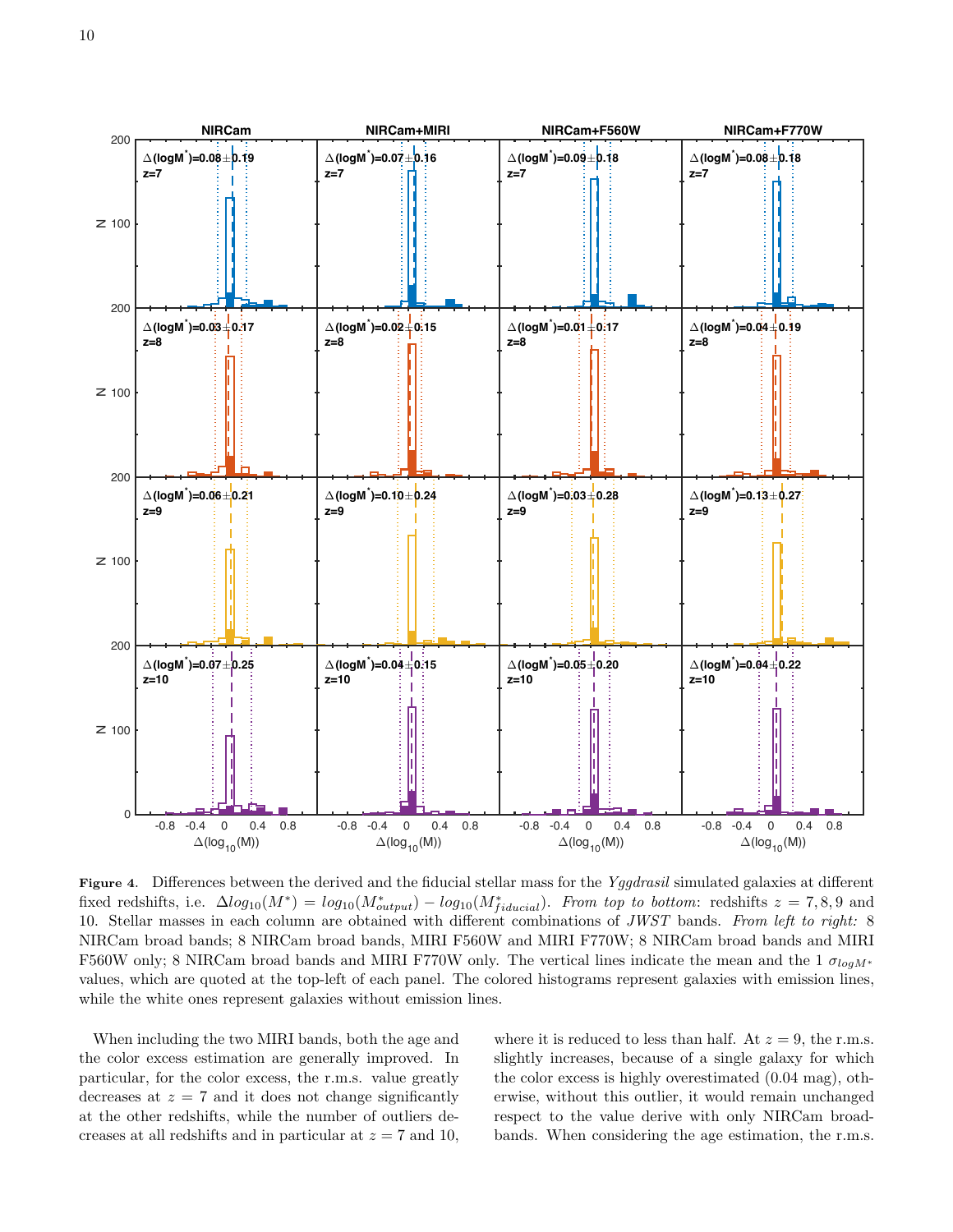

<span id="page-10-0"></span>Figure 5. Zoom in of Fig. [4](#page-9-0) showing only galaxies with emission lines.

values became 0.01 Gyr at all redshifts, decreasing the values derived with only 8 NIRCam bands, except at  $z = 7$  where it remain 0.2 Gyr. The number of outliers decreases from 13-25%, when considering only NIRCam bands, to  $\sim 10\%$ , with both MIRI bands. Moreover, there are no galaxies with  $|\Delta t| > 0.1$  Gyr at z>8.

The two MIRI bands improves age and color excess similarly, but the F560W decreases the r.m.s. of both the age difference and the color excess difference a bit more than the other band.

In Figure [8,](#page-13-0) we show the comparison between fiducial and output values, both for age and color excess, but

only for galaxies with emission lines, which are young star-forming galaxies with covering factor  $f_{cov} > 0$ .

The color excess estimation for galaxies with emission lines does not present significant differences to the full Yggdrasil sample, both when considering only 8 NIR-Cam bands and when adding the two MIRI bands. The same happens generally to the age estimation. As for the stellar mass, not all outliers in age and color excess are galaxies with emission lines.

To conclude, when considering only the 8 NIRCam bands, both the age and the color excess difference distributions present long tails. Adding the two MIRI bands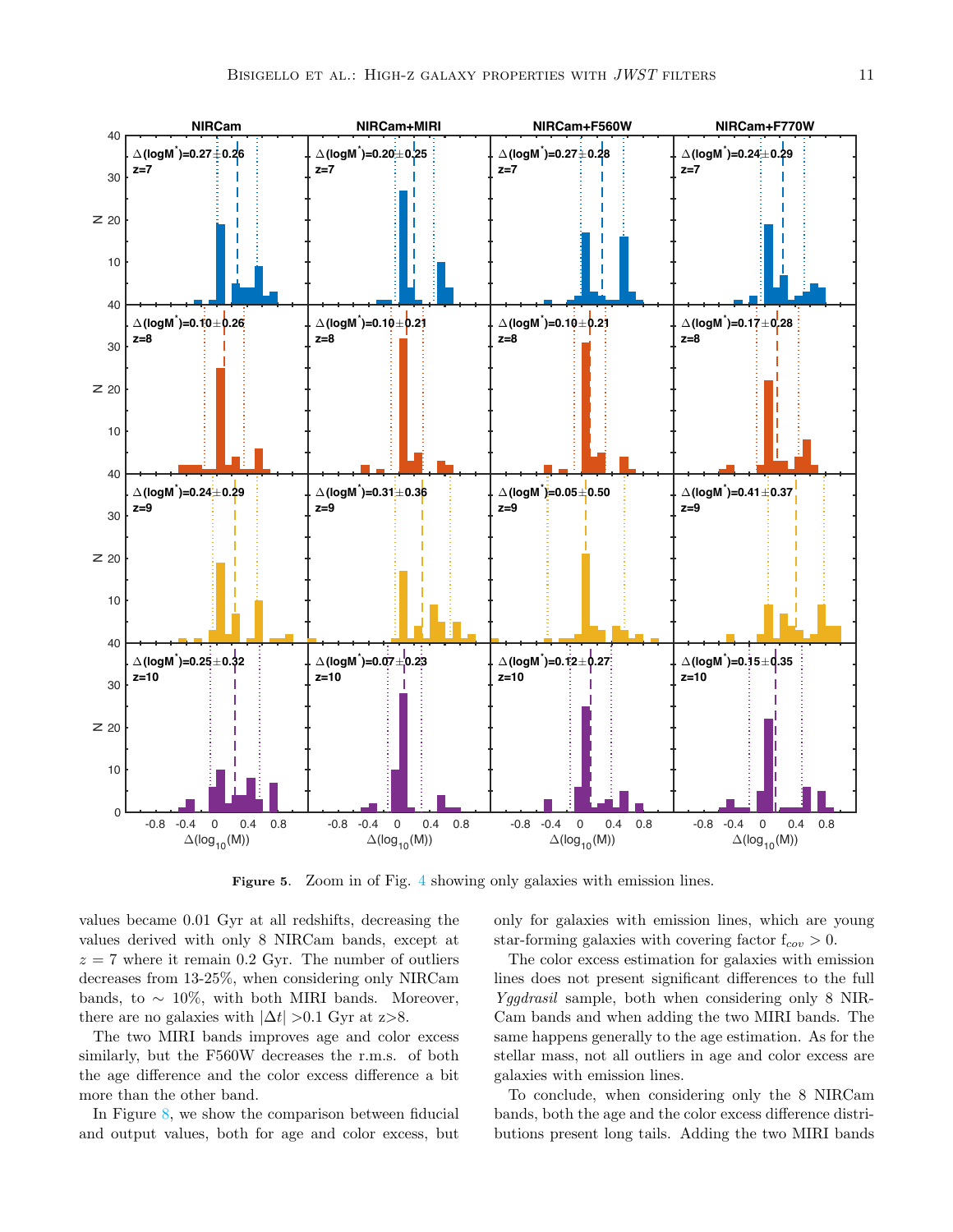

<span id="page-11-1"></span>Figure 6. Difference between the derived age and the fiducial one,  $t_{output} - t_{fiducial}$ , against the difference between the derived color excess and the fiducial one,  $E(B-V)_{output}E(B-V)_{fiducial}$ , for galaxies simulated with BC03 templates at different fixed redshifts. From top to bottom: redshifts  $z = 7, 8, 9$  and 10. Ages in each column are obtained with different combinations of bands. From left to right: 8 NIRCam broad bands; 8 NIRCam broad bands, MIRI F560W and MIRI F770W; 8 NIRCam broad bands and MIRI F560W only; 8 NIRCam broad bands and MIRI F770W only. Galaxies are divided into bins of 25 Myr in age and 0.025 mag in color excess and the size of each circle represent the number of galaxies inside each bin. The size of the dots increase with the number of galaxies inside the respective bin. Mean and r.m.s. values of the age and the color excess estimation are shown at the bottom-left of each panel.

<span id="page-11-0"></span>improves both the age and the color excess estimation, slightly decreasing the r.m.s. values, but mainly reducing the number of outliers.

## 3.3. Specific star formation rates

In this section we present our results for the sSFR of star-forming galaxies derived both with BC03 templates and with Yggdrasil models. As it is explained later in more details, in BC03 and Yggdrasil SED templates SFR∝M<sup>∗</sup> . So, to decouple stellar mass effects,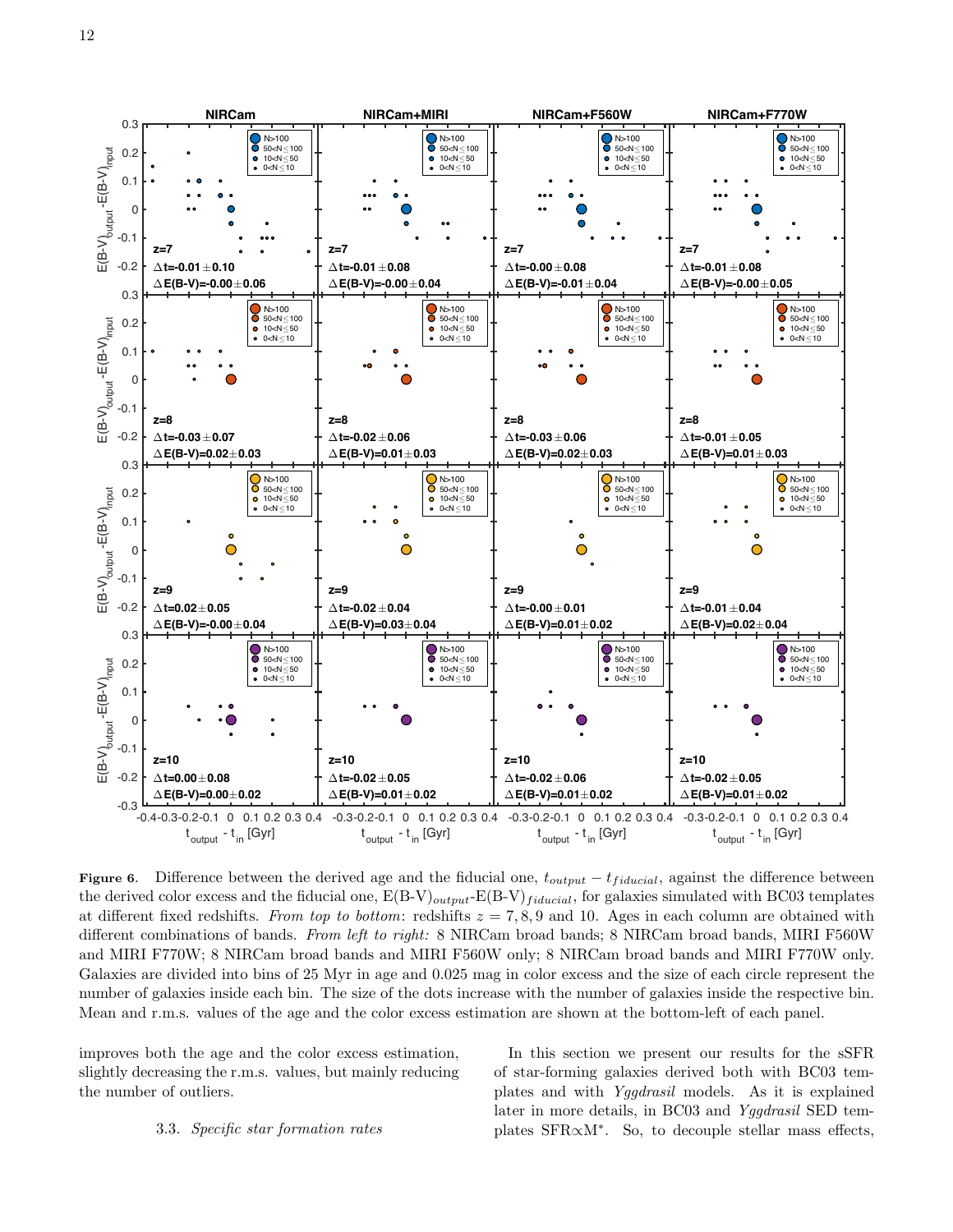

<span id="page-12-0"></span>Figure 7. Difference between the derived age and the fiducial one,  $t_{output}-t_{fiducial}$ , against the difference between the derived color excess and the fiducial one,  $E(B-V)_{output}E(B-V)_{fiducial}$ , for galaxies simulated with Yggdrasil templates at different fixed redshifts. From top to bottom: redshifts  $z = 7, 8, 9$  and 10. Ages in each column are obtained with different combinations of bands. From left to right: 8 NIRCam broad bands; 8 NIRCam broad bands, MIRI F560W and MIRI F770W; 8 NIRCam broad bands and MIRI F560W only; 8 NIRCam broad bands and MIRI F770W only. Galaxies are divided into bins of 25 Myr in age and 0.025 mag in color excess and the size of each circle represent the number of galaxies inside each bin. The size of the dots increase with the number of galaxies inside the respective bin. Mean and r.m.s. values of the age and the color excess estimation are shown at the bottom-left of each panel.

we considered the sSFR instead of the SFR. Results are shown in figures [9](#page-15-0)[-10](#page-17-0) at the four fixed redshift values and for different band combinations. In each case we quote the mean and the r.m.s. values of  $\Delta(log_{10}(sSFR))$  =  $log_{10}(sSFR_{output}) - log_{10}(sSFR_{input}).$ 

3.3.1. Galaxies simulated with BC03 templates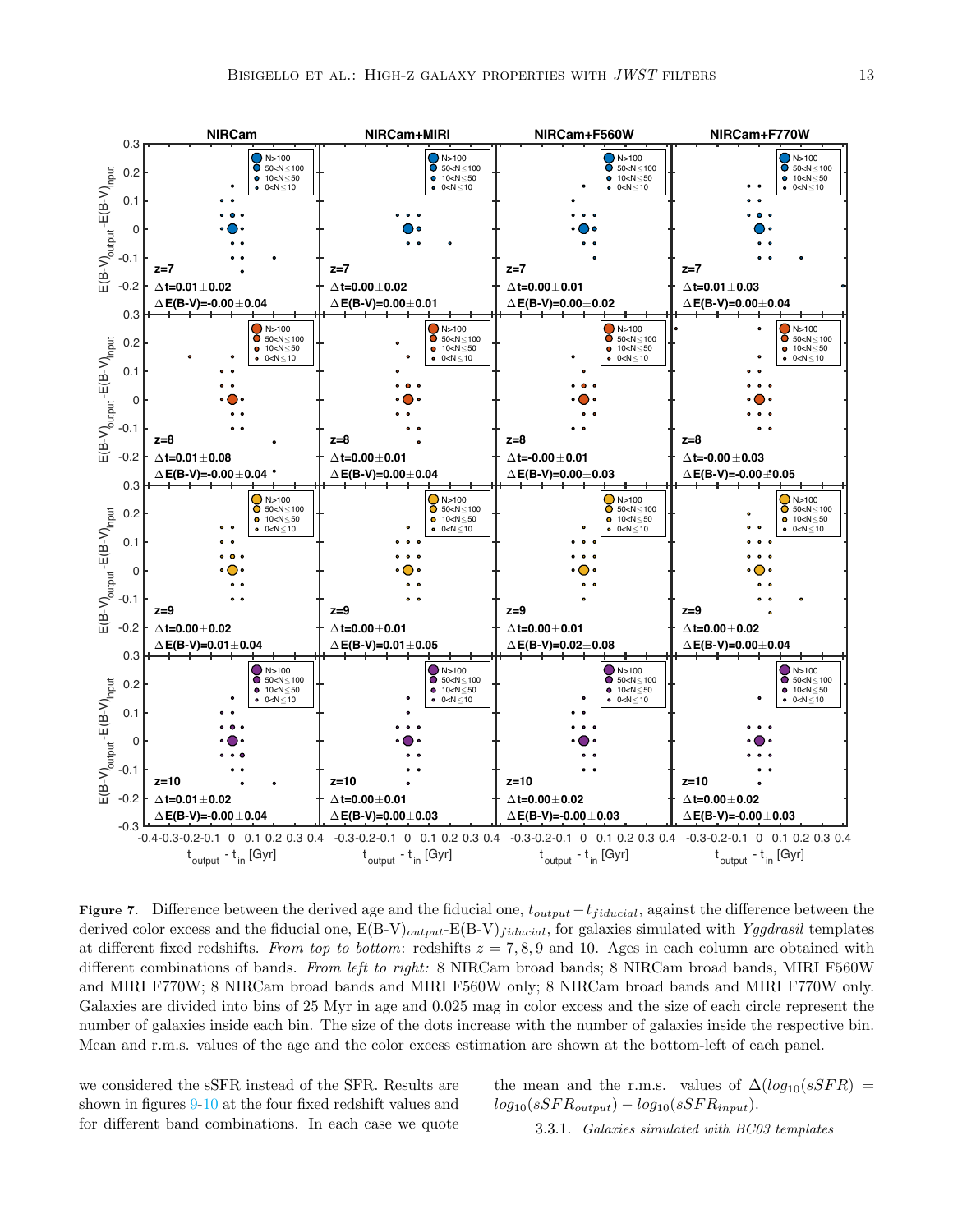

<span id="page-13-0"></span>Figure 8. Difference between the derived age and the fiducial one,  $t_{output}-t_{fiducial}$ , against the difference between the derived color excess and the fiducial one,  $E(B-V)_{output}E(B-V)_{fiducial}$ , for galaxies simulated with Yggdrasil templates and emission lines at different fixed redshifts. From top to bottom: redshifts  $z = 7, 8, 9$  and 10. Ages in each column are obtained with different combinations of bands. From left to right: 8 NIRCam broad bands; 8 NIRCam broad bands, MIRI F560W and MIRI F770W; 8 NIRCam broad bands and MIRI F560W only; 8 NIRCam broad bands and MIRI F770W only. Galaxies are divided into bins of 25 Myr in age and 0.025 mag in color excess and the size of each circle represent the number of galaxies inside each bin. The size of the dots increase with the number of galaxies inside the respective bin. Mean and r.m.s. values of the age and the color excess estimation are shown at the bottom-left of each panel.

For BC03 templates, which are characterized by an exponentially declining star formation histories, the SFR

is derived as:

$$
SFR_{out} = \frac{e^{\frac{-t_{out}}{\tau_{out}}}}{\tau_{out}} \frac{M_{out}}{M_0(t_{out}, \tau_{out})}
$$
(1)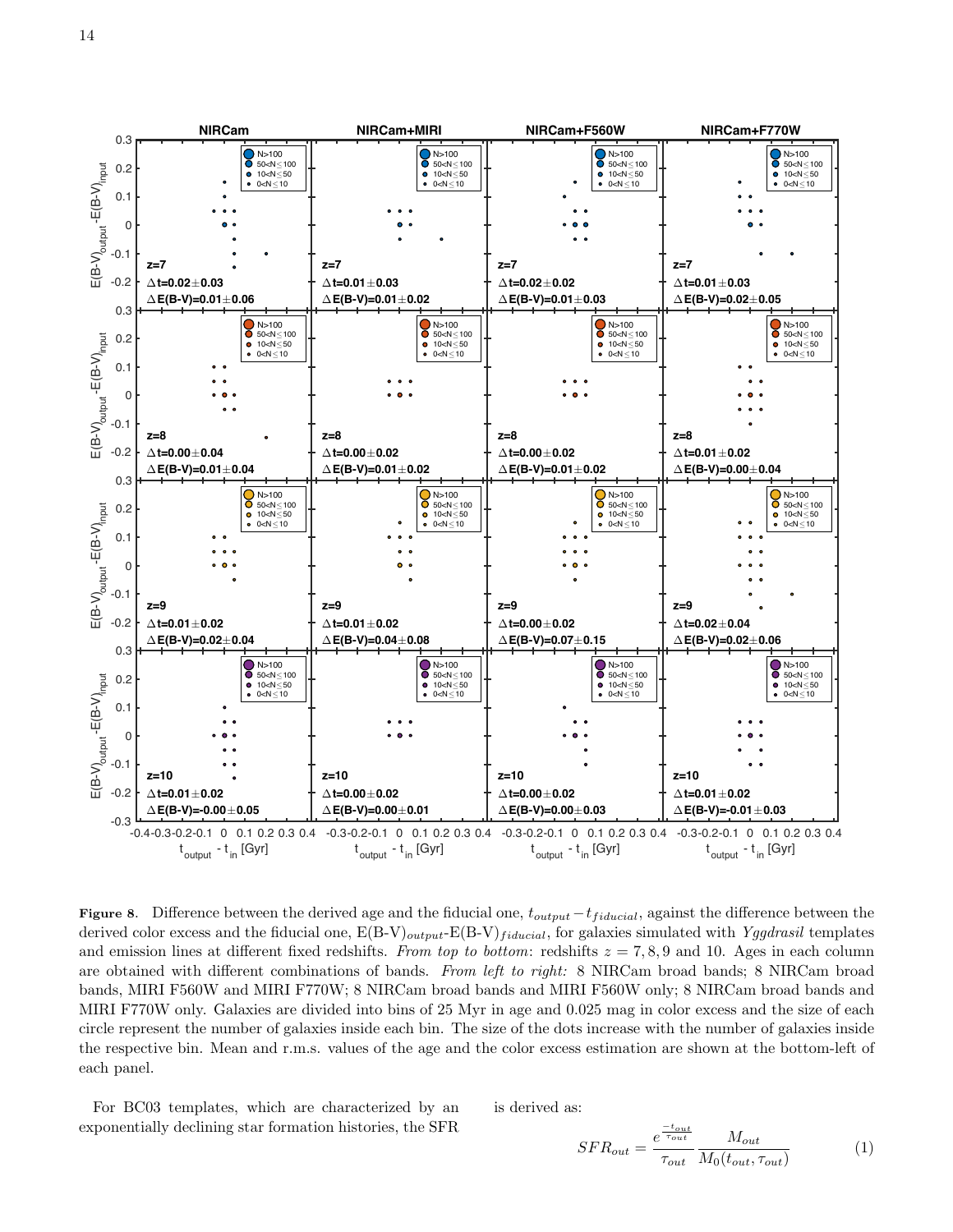where  $t_{out}$ ,  $\tau_{out}$  and  $M_{out}$  are the derived values for the age, the characteristic time scale of the declining star formation history and the stellar mass.  $M_0$  is the mass of the original BC03 template that is used to normalized each template to one solar mass before the SED fitting and it depends on the age and  $\tau$  value of each template. The sSFR of BC03 templates depend both on the derived age and star formation history, and not on the derived stellar mass, because  $sSFR_{out} = SFR_{out}/M_{out}$ .

The comparison between the original and derived sSFR are shown in figure [9](#page-15-0) for all star-forming galaxies, which correspond to all galaxies with emission lines. Outliers are defined as galaxies with  $log_{10}(sSFR_{output}) - log_{10}(sSFR_{fiducial}) > 3\sigma_{log(sSFR)},$ with  $\sigma_{log(sSFR)}$  =0.14 dex, which is the minimum  $\sigma_{log(sSFR)}$  obtained with all considered filter combinations. All galaxies simulated with BC03 templates are correctly identified as star-forming at each redshift and for all band combinations.

When considering only 8 NIRCam bands, the sSFR difference distribution is broad at z=7 and 10 with  $\sigma_{log(sSFR)}$  =0.38 dex and 0.49 dex respectively, and it is narrower at the two intermediate redshifts with  $\sigma_{log(sSFR)} \sim 0.20$  dex. Similarly, the number of outliers is high at z=7 and 10,  $\sim$  34% and 29% respectively, and it decreases at intermediate redshifts to ∼ 15−16%. The mode is approximately null at  $z \ge 8$ . On the other hand, the mean is around 0 at  $z=7$  and 10, but the distribution is more asymmetric at the other two redshifts with  $\langle \log(sSFR) \rangle = 0.12$  dex at z=8 and -0.12 dex at z=9. The sSFR derivation depends on the age estimation, and this is evident, particularly, at z=7 to 9. In particular, at z=7 the age difference distribution is broad and therefore the sSFR difference distribution has a similar behavior. At z=8, the age is always correct or underestimated, so, following equation [2,](#page-14-0) the sSFR difference is only positive or null, while the opposite happens at  $z=9$ . At  $z=10$ , the age estimation is better than at  $z=7$ , because the decreasing age of the Universe limit the age uncertainties, however, no NIRCam band purely covers rest-frame  $\lambda > 4000$ Å and the estimation of the star formation history, therefore the characteristic time  $\tau$ , becomes challenging, as well as the sSFR estimation.

When adding the two MIRI bands, the sSFR estimation improves at  $z=7$  and, particularly, at  $z=10$ , where the  $\sigma_{log(sSFR)}$  decreases by 0.08 and 0.27 dex, respectively. Similarly, the number of outliers decreases by  $\sim$  40% at these two redshifts. At z=7, the MIRI bands improve the age estimation and therefore the sSFR difference distribution is narrower than with only the NIR-Cam bands. On the other hand, at  $z=10$ , the MIRI bands improve the  $\tau$  estimation covering  $\lambda > 4000$ Å, that are otherwise purely observed by no NIRCam band. At z=8, both the r.m.s and the number of outliers are sim-

ilar to the values derived with only NIRCam bands, but the number of galaxies with  $\Delta log_{10}(sSFR) \sim 0$  slightly increases. At  $z=9$ , both the r.m.s and the number of outliers slightly increase. The age is generally properly estimated at this redshift, but the  $\tau$  estimation is very difficult because emission lines are present in all bands at  $\lambda > 4000$ Å.

When considering the two MIRI bands separately, they have similar influence in the sSFR estimation. However, the F560W band reduces the outlier number slightly more at z=7 to 9 than the other MIRI band, but none of them decrease the r.m.s. values at all redshifts more than the other.

Overall, with only the 8 NIRCam broad-bands, the sSFR estimation is good at z=8 and 9. However, it becomes more difficult at  $z=7$ , because the age estimation is more uncertain, and at z=10, because no NIRCam band purely cover rest-frame  $\lambda > 4000$ Å and, therefore, the  $\tau$ estimation is challenging. Adding the two MIRI bands improve the sSFR estimation at  $z=7$  and 10, but not at intermediate redshifts where it is already good.

## 3.3.2. Galaxies simulated with Yggdrasil templates

For Yggdrasil templates, which are characterized by a step function star formation history, the SFR is derived as:

<span id="page-14-0"></span>
$$
SFR_{out} = \frac{SFR_{constant}M_{out}}{M_0(t_{out}, SFH)}
$$
 (2)

where  $SFR_{constant}$  has different values depending on the durations of the star formation (0.01,0.03 or 0.1 Gyr),  $M_{out}$  is the derived stellar mass, while  $M_0$  is the original mass of the template that it used to normalized each template to 1  $M_{\odot}$  before the SED fitting and it does depend on the SFH and the age. Therefore, for Yggdrasil templates, the sSFR, defined as  $sSFR_{out} = SFR_{out}/M_{out}$ , depend mainly on the SFH and, only maginally, on the age.

The comparison between original and derived sSFR are shown in figure [10](#page-17-0) for all star-forming galaxies. Among Yggdrasil templates, there are two types of star-forming galaxies, with and without emission lines, depending on their covering factor. The sSFR depends mainly on the SFH, that has three discrete values, as a consequence, the sSFR difference does not show a smooth distribution, but three separated peaks, a central one and two secondary ones, at all redshifts and with all band combinations. Therefore, we defined outliers as galaxies in the two secondary peaks, i.e.  $log_{10}(sSFR_{output})$  –  $log_{10}(sSFR_{fiducial}) > 0.2$  dex. Some star-forming galaxies simulated with Yggdrasil templates are wrongly identified as quiescent, i.e. instantaneous SFR=0, and their fraction is listed in table [5](#page-18-25) for different redshifts and filter combinations.

First, we start our analysis considering only the 8 NIR-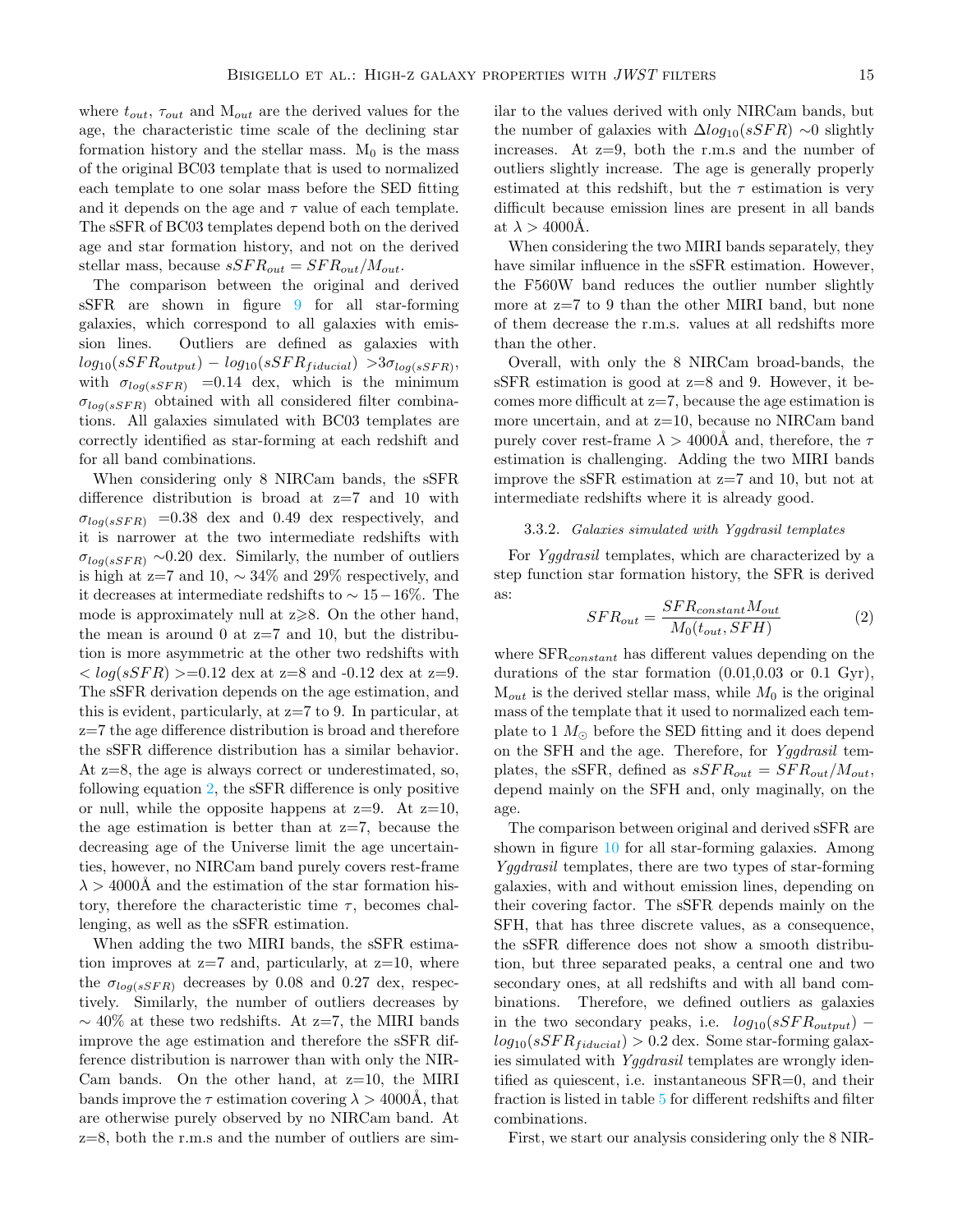

<span id="page-15-0"></span>Figure 9. Differences between the derived and the fiducial sSFR for the BC03 simulated, star-forming galaxies at different fixed redshifts, i.e.  $\Delta log_{10}(sSFR) = log_{10}(sSFR_{output}) - log_{10}(sSFR_{fiducial})$ . From top to bottom: redshifts  $z = 7, 8, 9$  and 10. sSFRs in each column are obtained with different combinations of JWST bands. From left to right: 8 NIRCam broad bands; 8 NIRCam broad bands, MIRI F560W and MIRI F770W; 8 NIRCam broad bands and MIRI F560W only; 8 NIRCam broad bands and MIRI F770W only. The vertical lines indicate the mean and the 1  $\sigma_{log(sSFR)}$  values, which are quoted at the top-left of each panel.

Cam bands. Between 3 and 6% of star-forming galaxies are wrongly identified as quiescent at all redshifts and they are mainly galaxies with  $f_{cov} = 1$ . This is because the presence of numerous emission lines inside all bands can be misidentified as a higher continuum with no emission lines, i.e. a red quiescent galaxy. The r.m.s value of the sSFR difference distribution is around 0.3 dex up to

 $z=9$  and then it increases at  $z=10$  to 0.40 dex. Similarly, the number of outliers is between  $20-25\%$  at  $z=7$  to 9 and it increases to 40% at the highest redshift. Outliers are mainly galaxies with  $f_{cov} = 1$ , indeed the presence of numerous emission lines inside all bands redward the 4000Å break complicate the identification of the continuum and therefore the estimation of the SFH. Similarly, at  $z=10$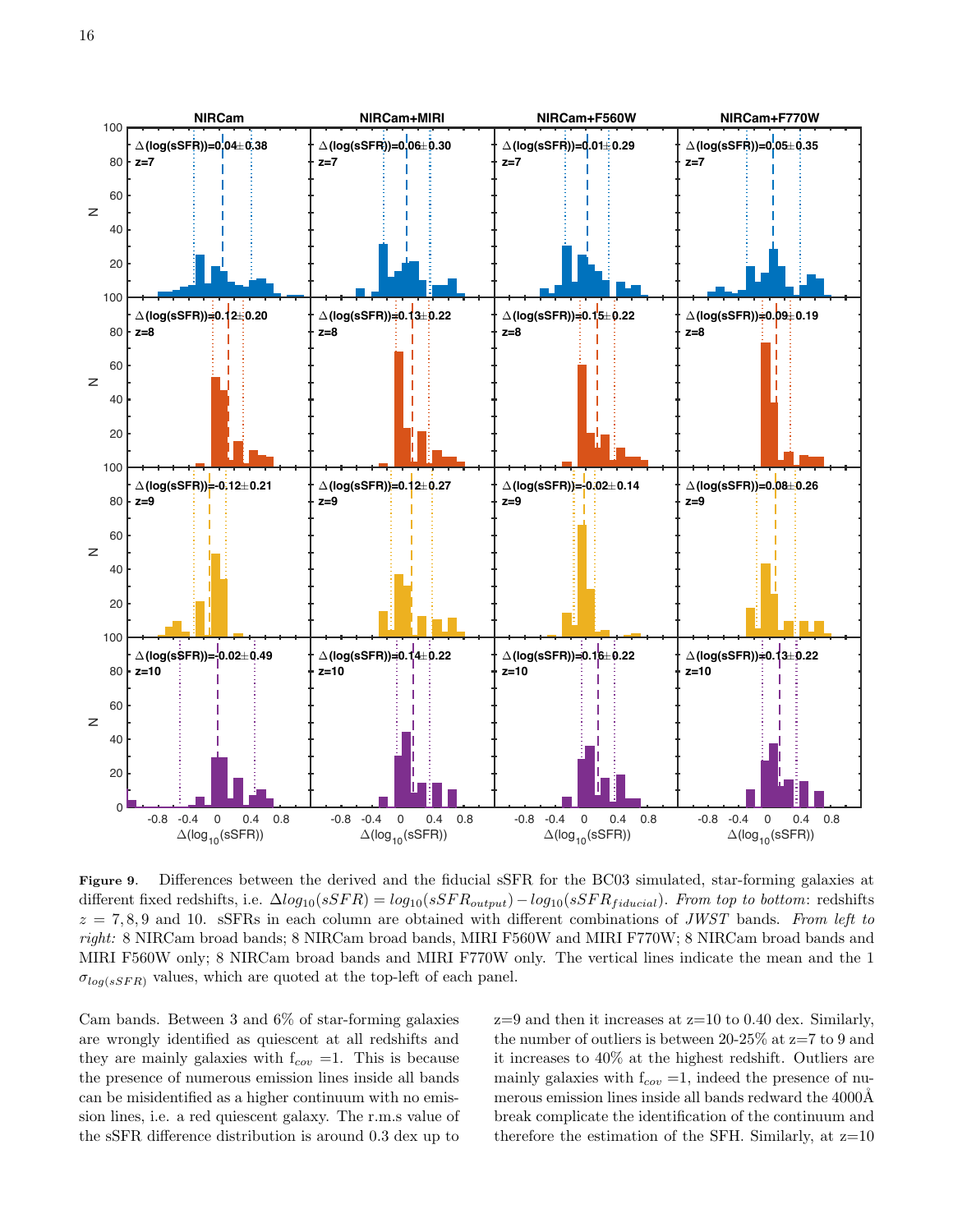no NIRCam band purely covers rest-frame  $\lambda > 4000$ Å, therefore a proper estimation of the SFH history is difficult.

When adding the two MIRI bands, less than 4% of star-forming galaxies are wrongly identify as quiescent, improving the identification with only NIRCam bands at all redshifts, but at z=9. The r.m.s values are ∼0.26-28 at all redshifts, creating a small improvement up to z=9 and a more significant one at z=10. Similarly, the number of outliers is between 15 and 20% slightly improving at all redshifts but particularly at  $z=10$ . As said before, the MIRI bands at  $z=10$  can trace  $\lambda > 4000$ Å and so it improves the SFH estimation and, as a consequence, the sSFR derivation.

When considering each MIRI band separately, with the F560W the fraction of star-forming galaxies wrongly identify as quiescent is smaller than with the F770W. On the other hand, the two bands improve similarly the r.m.s. values and the number of outliers, with no clear preference.

Overall, with only observations with the NIRCam bands it is possible to correctly estimate the SFH for  $\sim 80\%$  of the galaxies up to z=9, but the estimation is more difficult at the highest redshift. Adding the two MIRI bands helps to improve the SFH estimation at all redshifts, but particularly at z=10.

### 4. SUMMARY AND CONCLUSIONS

<span id="page-16-0"></span>In this work we have tested the impact of having data in different JWST filter combinations on deriving stellar mass, age, color excess and sSFR for a sample of simulated galaxies at  $z = 7-10$ . In particular, we considered the 8 NIRCam broad-band filters and the two MIRI filters at the shortest wavelengths (F560W and F770W), which are the most sensitive ones among all MIRI filters and those which will be preferred for high-z galaxy surveys.

Our sample consists of 1542 simulated galaxies from B16, derived from BC03 templates with manual addition of emission lines for star-forming galaxies (which are the ones with age lower than the characteristic time  $\tau$  of the star formation history) and Yggdrasil models. All galaxies in our sample have good photometric redshift estimations, as derived in B16, therefore uncertainties on the photometric redshifts are not a significant source of error on the galaxy properties estimation performed here. The sample contained the typical SED types of the galaxies that will be observed in JWST NIRCam and MIRI high-z blank survey, in order to test potential problems on deriving galaxy properties, on an equal basis. Therefore, the used sample does not try to emulate the real distribution of galaxies at high redshift.

Our main results are:

• For galaxies with conventional SED types (i.e. BC03

templates), with the presence of at most some prominent emission lines, stellar masses can be well recovered with NIRCam broad-band data alone up to  $z = 9$ , provided that these data have sufficiently high  $S/N$  values ( $> 10$ ). At  $z = 10$ , no NIRCam filter purely cover rest-frame  $\lambda > 4000$ Å, therefore the stellar mass estimation is more difficult, resulting on 31.1% of  $3\sigma_{log M^*}$  outliers. For the same reason, the MIRI bands have an important role in improving the mass estimation at this redshift, reducing the number of outliers to  $\sim 13\%$ .

• When templates with rest-frame equivalent widths that evolve with redshift are considered, it is preferable to derive stellar masses in two steps, in order to avoid the code to use a template with rest-frame equivalent widths of different redshifts. First, one should derive the photometric redshift, that is virtually not affected by this problem, and after that, derive the stellar mass at the fixed obtained redshift.

• For galaxies with nebular continuum and emission, the stellar mass is generally overestimated when considering only NIRCam broad-band observations. The incorporation of MIRI bands is fundamental for a proper stellar mass recovery, except at  $z = 9$ , where the stellar mass recovery remains anyway challenging. The reasons are that, first, the number of NIRCam bands at  $\lambda > 4000$ Å decreases with redshift and, second, emission lines contaminate these bands. In particular, at  $z = 9$ , emission lines are inside all NIRCam and MIRI bands at  $\lambda > 4000$ Å and it is not possible to set the level of the continuum, making the mass estimation challenging.

• The NIRCam broad-band filters are sufficient to recover galaxy age for  $> 64\%$  of the sample within 0.03 Gyr, and to recover the color excess for  $> 70\%$  of the sample within 0.06 mag. However, extreme outliers are present at all redshifts, particularly at  $z < 9$ . Indeed, at higher redshifts, thanks to the decreasing age of the Universe, the age-dust degeneracy is reduced.

• The two MIRI bands improve both the age estimation and the color excess estimation, slightly decreasing the r.m.s. values, but mainly reducing the number of outliers.

• With observations in the 8 NIRCam broad-band filters, the sSFR estimation is challenging at  $z=10$ , where no NIRCam band purely cover  $\lambda > 4000$ Å, so adding MIRI observations improves the sSFR derivation. At lower redshifts, NIRCam alone is generally sufficient to recover the sSFR for  $\sim 70-80\%$  of star-forming galaxies within 0.4 dex.

The results presented in this paper are a useful reference for the design of deep imaging surveys with JWST and to understand in which situation the time investment on MIRI observations is necessary to recover galaxy properties, i.e. stellar masses at the highest redshift. Indeed, for the majority of  $7 \leq z \leq 9$  galaxies, it is possi-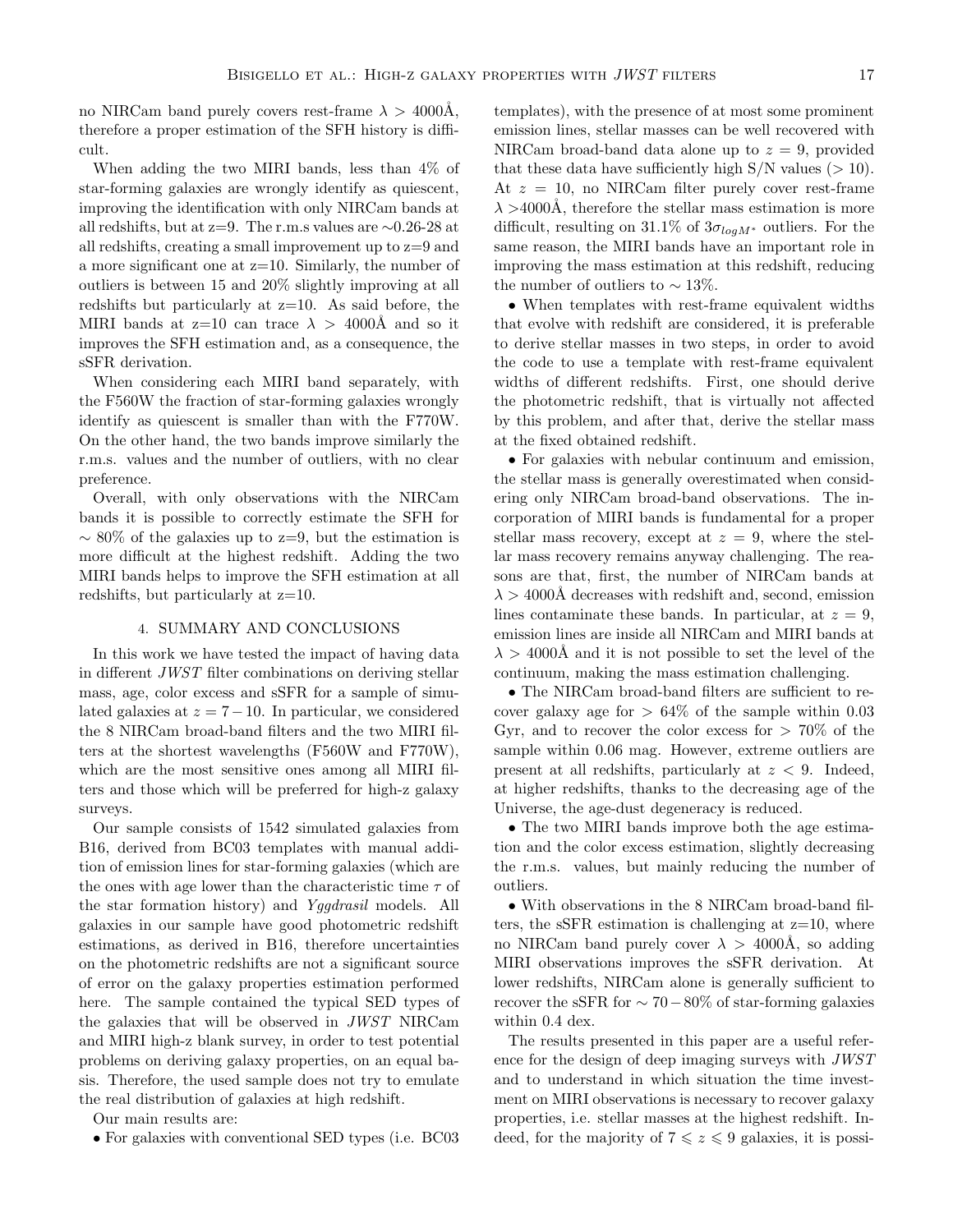

<span id="page-17-0"></span>Figure 10. Differences between the derived and the fiducial sSFR for the Yggdrasil simulated, star-forming galaxies at different fixed redshifts, i.e.  $\Delta log_{10}(sSFR) = log_{10}(sSFR_{output}) - log_{10}(sSFR_{fiducial})$ . From top to bottom: redshifts  $z = 7, 8, 9$  and 10. sSFRs in each column are obtained with different combinations of JWST bands. From left to right: 8 NIRCam broad bands; 8 NIRCam broad bands, MIRI F560W and MIRI F770W; 8 NIRCam broad bands and MIRI F560W only; 8 NIRCam broad bands and MIRI F770W only. The vertical lines indicate the mean and the 1  $\sigma_{log(sSFR)}$ values, which are quoted at the top-left of each panel. The colored histograms represent galaxies with  $f_{cov} = 1$ , while the white ones represent galaxies with  $f_{cov} = 0$ .

ble to estimate the stellar mass, the sSFR, the age and the color excess at all redshifts just using 8 NIRCam bands. However, adding the MIRI bands, both F560W and F770W, helps improve the estimation of these quantities, and it is essential to recover the stellar mass and the sSFR of galaxies at  $z=10$ . On the other hand, the

stellar mass of young star-forming galaxies with emission lines  $(f_{cov} > 0)$  remain challenging at any redshift. Overall, it will be necessary to observe with both cameras in order to perform an accurate study of galaxy evolution and mass assembly since early cosmic times.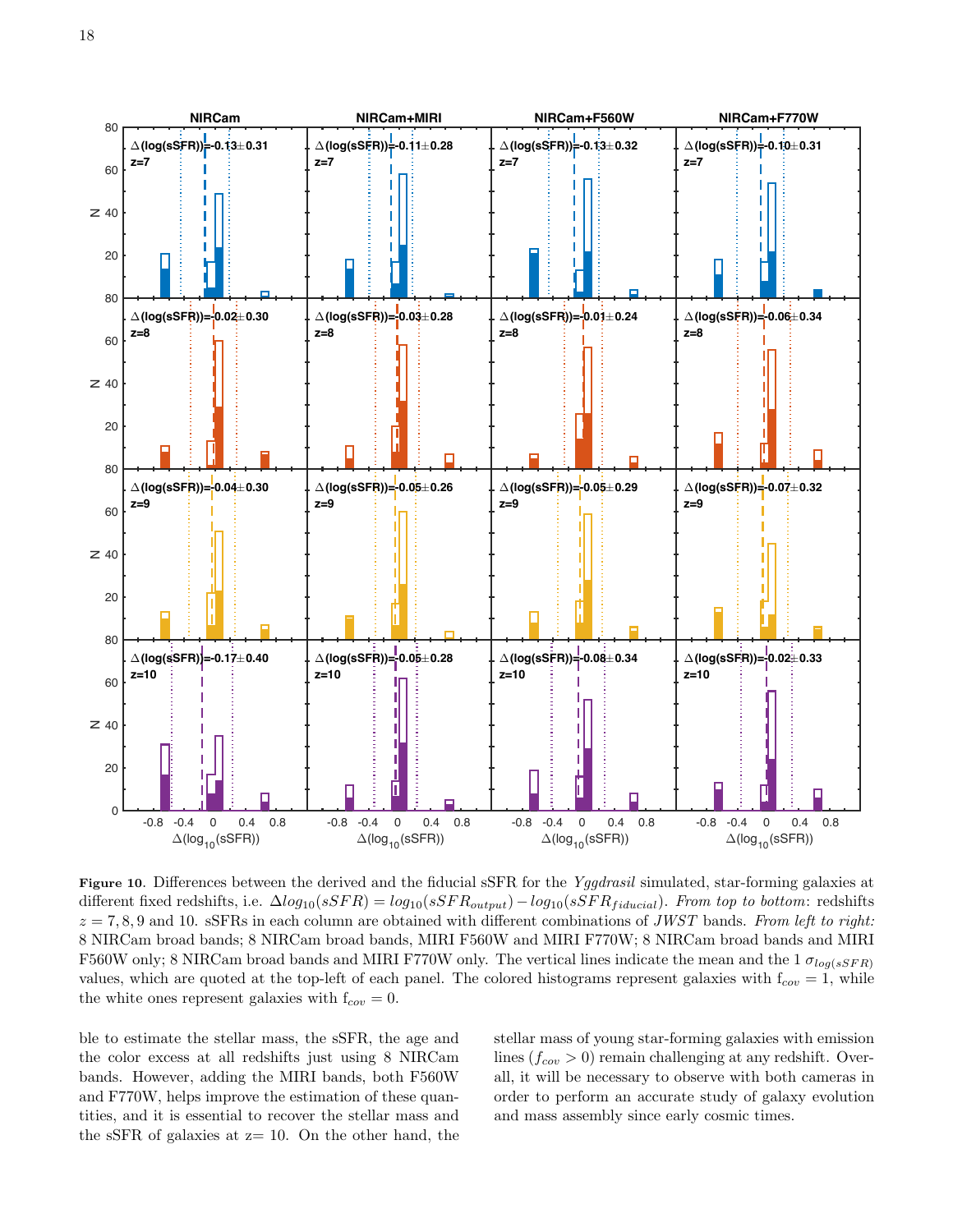<span id="page-18-25"></span>Table 5. Number (percentage) of galaxies among the 384, 96 at each redshift, star-forming galaxies simulated with Yggdrasil templates that are wrongly identify as quiescent, for different combination of JWST filter combinations and different redshifts. Templates are equally divided between  $f_{cov} = 0$  and 1 and the number of misidentify galaxies with  $f_{cov} = 0$  is showed in squared brackets.

| <b>Bands</b>                     |                    | $N_{outlier,z=7}$ $N_{outlier,z=8}$ | $N_{outlier,z=9}$                             | $N_{outlier,z=10}$           |
|----------------------------------|--------------------|-------------------------------------|-----------------------------------------------|------------------------------|
| 8 NIRCam broad bands             |                    | 6 [2] $(6.5\%)$ 4 [2] $(4.2\%)$     | $3\ [0]\ (3.1\%)$                             | $5 \left[ 0 \right] (5.2\%)$ |
| 8 NIRCam bands+MIRI F560W, F770W | $1\;[0]\; (1.0\%)$ | $0$ [0] $(0.0\%)$                   | 4 [0] $(4.2\%)$                               | $3 \; [3] \; (3.1\%)$        |
| 8 NIRCam bands+MIRI F560W        | $0$ [0] $(0.0\%)$  | $0\ [0]\ (0.0\%)$                   | $4\ [0]\ (4.2\%)$                             | $3\ [0]\ (3.1\%)$            |
| 8 NIRCam bands+MIRI F770W        | $3\ [0]\ (3.1\%)$  | $2 \; [1] \; (2.1\%)$               | $12 \begin{bmatrix} 0 \end{bmatrix} (12.5\%)$ | $5 \; [1] \; (5.2\%)$        |

LB and KIC acknowledge the support of the Nederlandse Onderzoekschool voor de Astronomie (NOVA). KIC also acknowledges funding from the European Research Council through the award of the Consolidator Grant ID 681627-BUILDUP. OLF acknowledges funding from the European Research Council Advanced Grant ID 268107-EARLY. PGP-G acknowledges support from the Spanish Government MINECO Grants AYA2012- 31277 and AYA2015-70815-ERC. LC acknowledges support from the Spanish Government MINECO Grants AAYA2012-32295.

### REFERENCES

- <span id="page-18-22"></span>Arnouts, S., Cristiani, S., Moscardini, L., et al. 1999, MNRAS, 310, 540
- <span id="page-18-13"></span>Bisigello, L., Caputi, K. I., Colina, L., et al. 2016, ApJS, 227, 19
- <span id="page-18-20"></span>Bouchet, P., García-Marín, M., Lagage, P.-O., et al. 2015, PASP, 127, 612
- <span id="page-18-0"></span>Brinchmann, J., Charlot, S., White, S. D. M., et al. 2004, MNRAS, 351, 1151
- <span id="page-18-16"></span>Bruzual, G., & Charlot, S. 2003, MNRAS, 344, 1000
- <span id="page-18-24"></span>Calzetti, D., Armus, L., Bohlin, R. C., et al. 2000, ApJ, 533, 682
- <span id="page-18-6"></span>Caputi, K. I., Ilbert, O., Laigle, C., et al. 2015, ApJ, 810, 73
- <span id="page-18-15"></span>Chabrier, G. 2003, PASP, 115, 763
- <span id="page-18-26"></span><span id="page-18-4"></span>Erb, D. K., Shapley, A. E., Pettini, M., et al. 2006, ApJ, 644, 813 Finlator, K., Oppenheimer, B. D., & Davé, R. 2011, MNRAS, 410, 1703
- <span id="page-18-9"></span>Gardner, J. P., Mather, J. C., Clampin, M., et al. 2009, IEEE Trans. Acoust. Speech Signal Process., 10, 1
- <span id="page-18-21"></span>Glasse, A., Rieke, G. H., Bauwens, E., et al. 2015, PASP, 127, 686
- <span id="page-18-23"></span>Ilbert, O., Arnouts, S., McCracken, H. J., et al. 2006, A&A, 457, 841
- <span id="page-18-27"></span>Jaacks, J., Nagamine, K., & Choi, J. H. 2012, MNRAS, 427, 403
- <span id="page-18-19"></span><span id="page-18-5"></span>Maiolino, R., Nagao, T., Grazian, A., et al. 2008, A&A, 488, 463 Meyer, M. R., Rieke, M., Eisenstein, D., et al. 2004, Bulletin of
- <span id="page-18-1"></span>the American Astronomical Society, 37, 180.09 Noeske, K. G., Weiner, B. J., Faber, S. M., et al. 2007, ApJL,
- 660, L43
- <span id="page-18-14"></span><span id="page-18-10"></span>Oke, J. B., Gunn, J. E., 1983, ApJ, 266, 713
- Rieke, M. J., Kelly, D. & Horner, S. 2005, SPIE, 5904, 1
- <span id="page-18-11"></span>Rieke, G. H., Wright, G. S., Böker, T., et al. 2015, PASP, 127, 584
- <span id="page-18-2"></span>Rodighiero, G., Daddi, E., Baronchelli, I., et al. 2011, ApJL, 739, L40
- <span id="page-18-8"></span>Santini, P., Ferguson, H. C., Fontana, A., et al. 2015, ApJ, 801, 97
- <span id="page-18-7"></span>Stark, D. P., Schenker, M. A., Ellis, R., et al. 2013, ApJ, 763, 129
- <span id="page-18-3"></span>Tremonti, C. A., Heckman, T. M., Kauffmann, G., et al. 2004, ApJ, 613, 898
- <span id="page-18-12"></span>Wright, G. S., Wright, D., Goodson, G. B., et al. 2015, PASP, 127, 595
- <span id="page-18-17"></span>Zackrisson, E., Rydberg, C.-E., Schaerer, D., Östlin, G., & Tuli, M. 2011, ApJ, 740, 13
- <span id="page-18-28"></span>Zackrisson, E., Binggeli, C., Finlator, K., et al. 2017, ApJ, 836, 78

#### APPENDIX

## A. INCREASING STAR FORMATION HISTORIES

<span id="page-18-18"></span>Recent simulations of the high redshift Universe predict that galaxies at z>6 have star formation rates that, on average, increase with time [\(Finlator et al.](#page-18-26) [2011;](#page-18-26) [Jaacks et al.](#page-18-27) [2012;](#page-18-27) [Zackrisson et al.](#page-18-28) [2017\)](#page-18-28). Following these predictions, we tested the stellar mass derivation for a set of templates with a single increasing SFH. In particular, we considered a BC03 template with a delayed star formation history with a  $\tau$  value of 1 Gyr, for which the SFR increases up to 1 Gyr and then exponential decline. We considered solar metallicity and the same extinction and age values used for the other BC03 templates. In particular, all age used are below 1 Gyr so all templates analysed in this appendix have rising SFH. We manually added emission lines as for the other BC03 templates. We derived mock photometry for the JWST bands and the output parameters, fixing the redshift, as it is described in this paper for the other BC03 SED templates.

The distribution of the difference between the derived stellar mass and the fiducial ones is shown in Figure [11.](#page-20-0) With only 8 NIRCam bands the stellar mass estimation is good at  $z=8-9$ , while the r.m.s. is 0.11 at the other redshifts. Adding the two MIRI bands mainly improves the stellar mass estimation at  $z=10$ , which is otherwise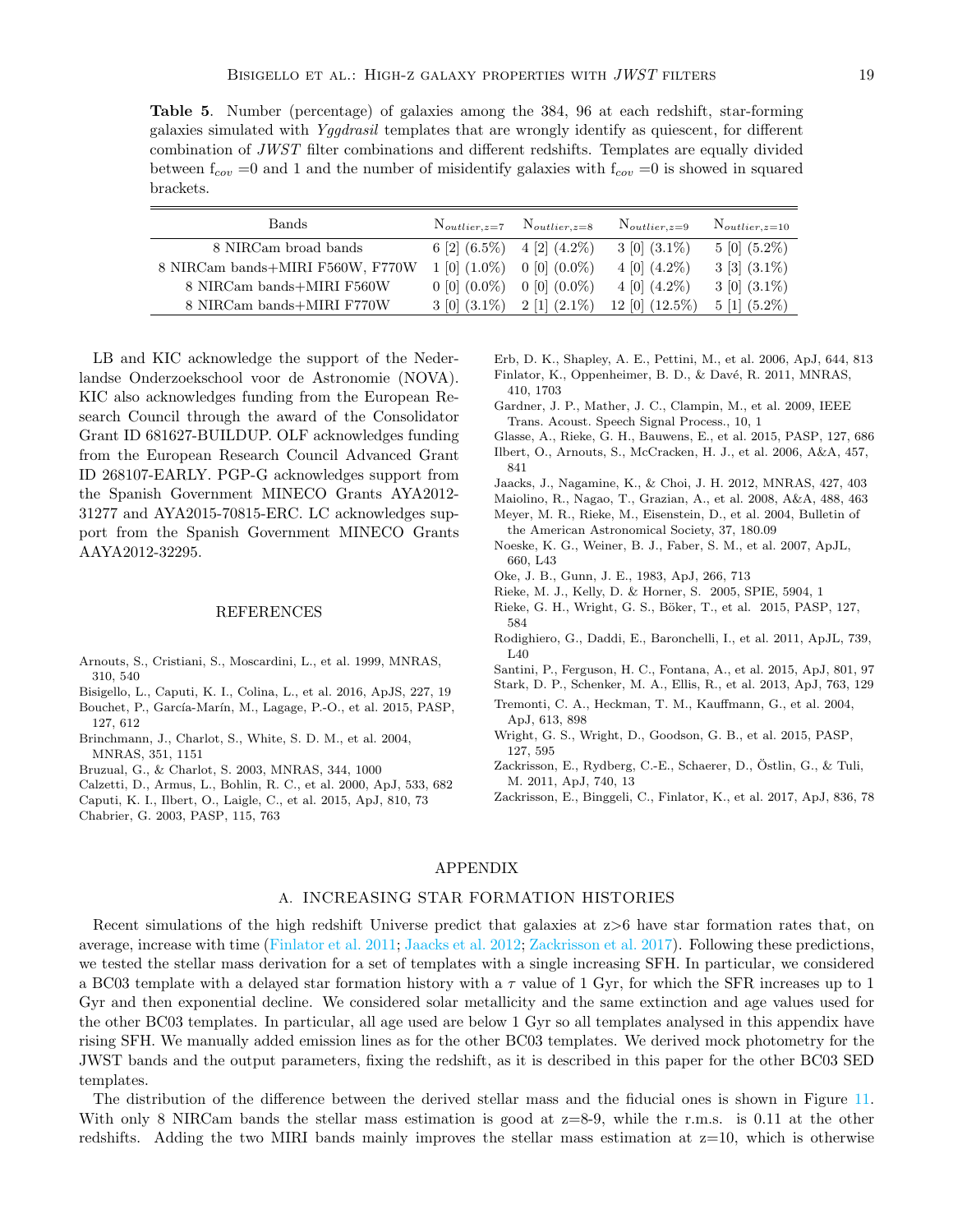generally underestimated with only 8 NIRCam bands. The F560W generally improves more the stellar mass recovery respect to the F770W.

This simple test does not take into account possible degeneracies among delayed star formation histories with different  $\tau$  values or different metallicities. However, as for the other BC03 templates with emission lines, the stellar masses are generally correctly derived with 8 NIRCam bands at z=7-9 and the inclusion of MIRI bands is necessary to improve the recovery of the stellar mass at z=10.